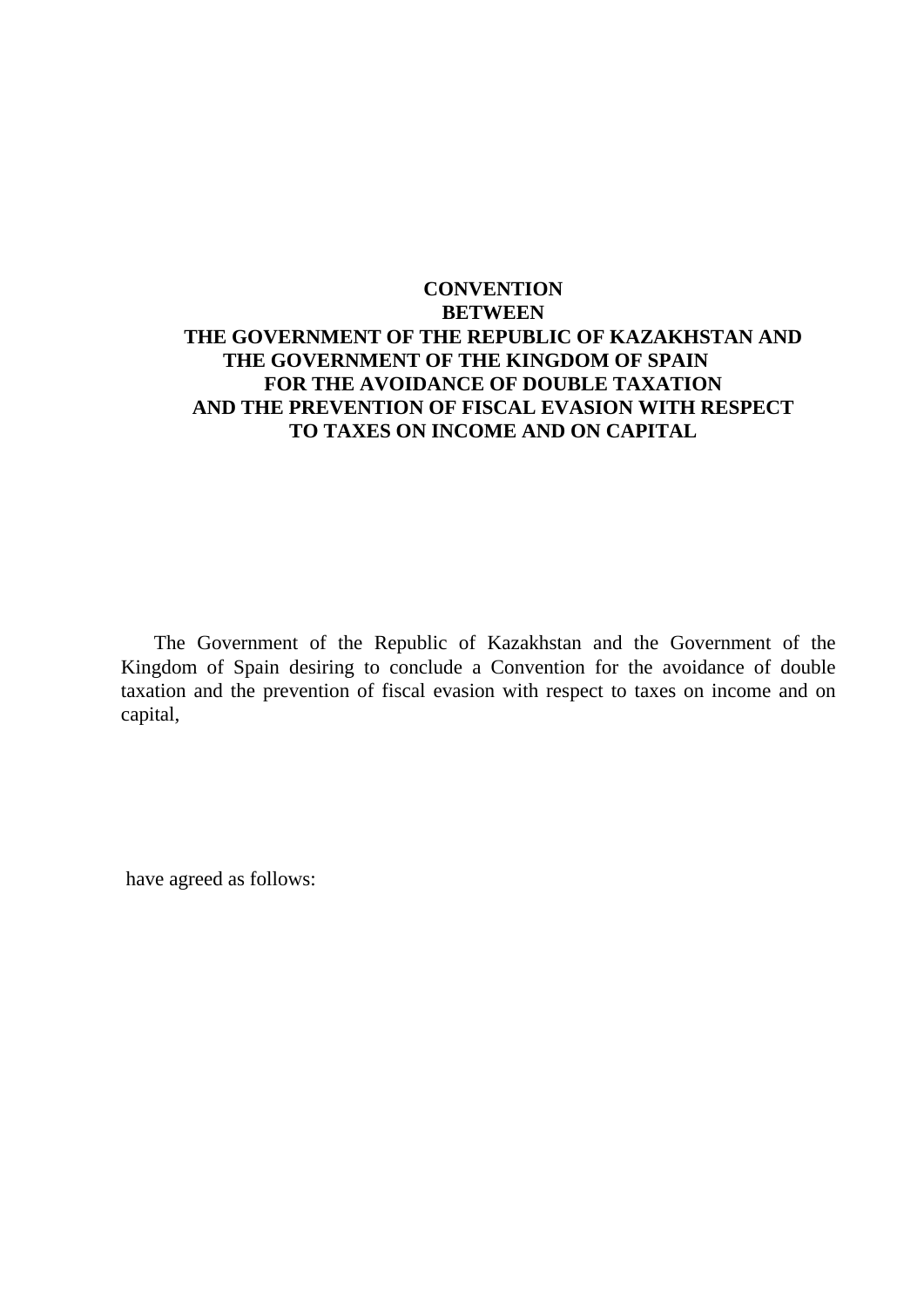#### **Article 1 PERSONS COVERED**

This Convention shall apply to persons who are residents of one or both of the Contracting States.

### **Article 2 TAXES COVERED**

1. This Convention shall apply to taxes on income and on capital imposed on behalf of a Contracting State, its central authorities, political subdivisions or local authorities, irrespective of the manner in which they are levied.

2. There shall be regarded as taxes on income and on capital all taxes imposed on total income, on total capital, or on elements of income or of capital, including taxes on gains from the alienation of movable or immovable property, taxes on the total amounts of wages or salaries paid by enterprises, as well as taxes on capital appreciation.

3. The taxes to which the Convention shall apply are in particular:

- a) in the Republic of Kazakhstan:
	- i) the corporate income tax;
	- ii) the individual income tax;
	- iii) the tax on property of the legal entities and individuals;

(hereinafter referred to as "Kazakhstan tax");

- b) in the Kingdom of Spain:
	- i) the income tax on individuals;
	- ii) the corporation tax;
	- iii) the income tax on non residents;
	- iv) the capital tax; and
	- v) local taxes on income and on capital;

(hereinafter referred to as "Spanish Tax");

4. The Convention shall apply also to any identical or substantially similar taxes that are imposed after the date of signature of this Convention in addition to, or in place of, the existing taxes. The competent authorities of the Contracting States shall notify each other of any significant changes that have been made in their taxation laws.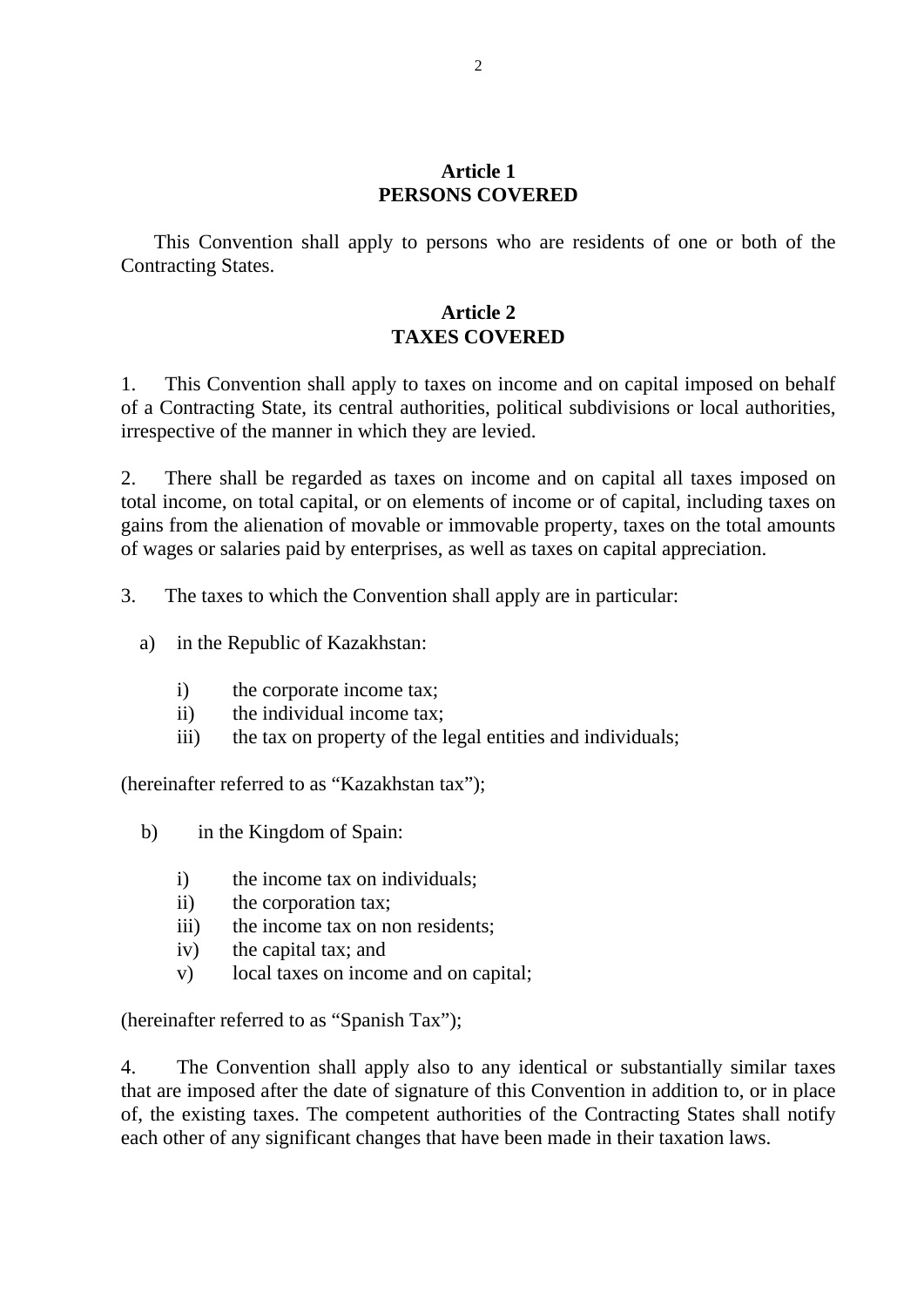#### **Article 3 GENERAL DEFINITIONS**

1. For the purposes of this Convention, unless the context otherwise requires:

a) the term "Kazakhstan" means the Republic of Kazakhstan and for the purpose of use in geographical sense the term "Kazakhstan" includes the State territory of the Republic of Kazakhstan and zones where Kazakhstan exercises its sovereign rights and jurisdiction according to its legislation and international agreements of which it is participant;

b) the term "Spain" means the Kingdom of Spain and, when used in a geographical sense, means the territory of the Kingdom of Spain, including inland waters, its territorial sea and any area outside the territorial sea upon which, in accordance with international law and on application of its domestic legislation, the Kingdom of Spain exercises or may exercise in the future jurisdiction or sovereign rights with respect to the seabed, its subsoil and superjacent waters, and their natural resources;

c) the term "person" includes an individual, a company and any other body of persons;

d) the term "company" means any body corporate or any entity that is treated as a body corporate for tax purposes;

e) the term "enterprise" applies to the carrying of any business;

f) the terms "a Contracting State" and "the other Contracting State" mean Kazakhstan or Spain as the context requires;

g) the terms "enterprise of a Contracting State" and "enterprise of the other Contracting State" mean respectively an enterprise carried on by a resident of a Contracting State and an enterprise carried on by a resident of the other Contracting State;

h) the term "international traffic" means any transport by a ship or aircraft operated by an enterprise of a Contracting State, except when the ship or aircraft is operated solely between places in the other Contracting State;

- i) the term "competent authority" means:
	- (i) in Kazakhstan the Ministry of Finance or its authorised representative;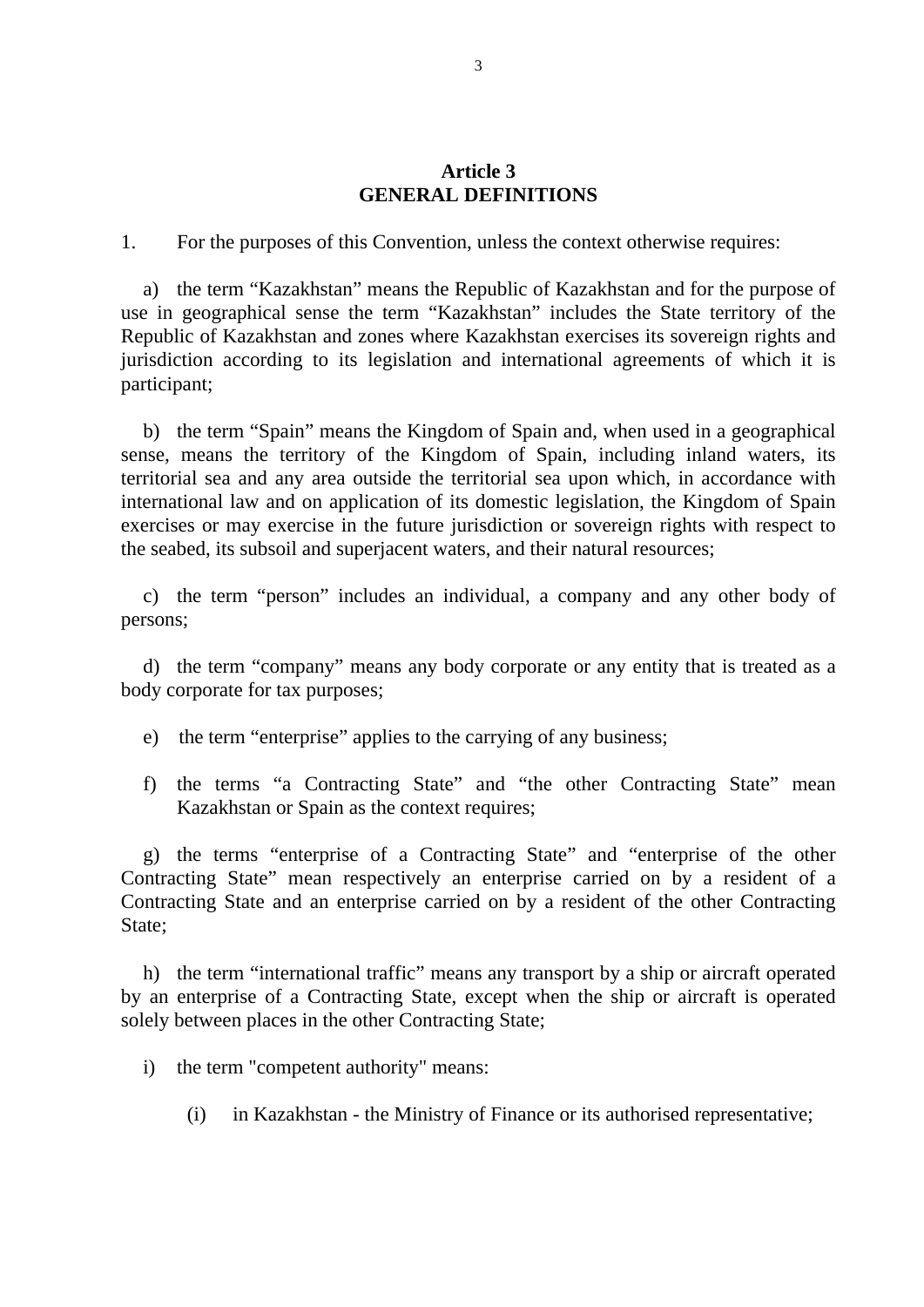(ii) in Spain - the Minister of Economy and Finance or his authorised representative.

j) the term "national" means:

(i) any individual possessing the nationality of a Contracting State;

 (ii) any company deriving its status as such from the laws in force in a Contracting State.

k) the term "business" includes the performance of professional services and of other activities of an independent character.

2. As regards the application of the Convention at any time by a Contracting State, any term not defined therein shall, unless the context otherwise requires, have the meaning which it has at that time under the law of that State for the purposes of the taxes to which the Convention applies, any meaning under the applicable tax laws of that State prevailing over a meaning given to the term under other laws of that State.

### **Article 4 RESIDENT**

1. For the purposes of this Convention, the term "resident of a Contracting State" means any person who, under the laws of that State, is liable to tax therein by reason of his domicile, residence, place of management, place of incorporation**,** or any other criterion of a similar nature, and also includes that State, the central authorities, political subdivision and local authorities. This term, however, does not include any person who is liable to tax in that State in respect only of income from sources in that State or capital situated therein.

2. Where by reason of the provisions of paragraph 1 an individual is a resident of both Contracting States, then his status shall be determined as follows:

a) he shall be deemed to be a resident only of the State in which he has a permanent home available to him; if he has a permanent home available to him in both Contracting States, he shall be deemed to be a resident only of the State with which his personal and economic relations are closer (centre of vital interests);

b) if the State in which he has his centre of vital interests cannot be determined, or if he has not a permanent home available to him in either State, he shall be deemed to be a resident only of the State in which he has an habitual abode;

c) if he has an habitual abode in both States or in neither of them, he shall be deemed to be a resident only of the State of which he is a national;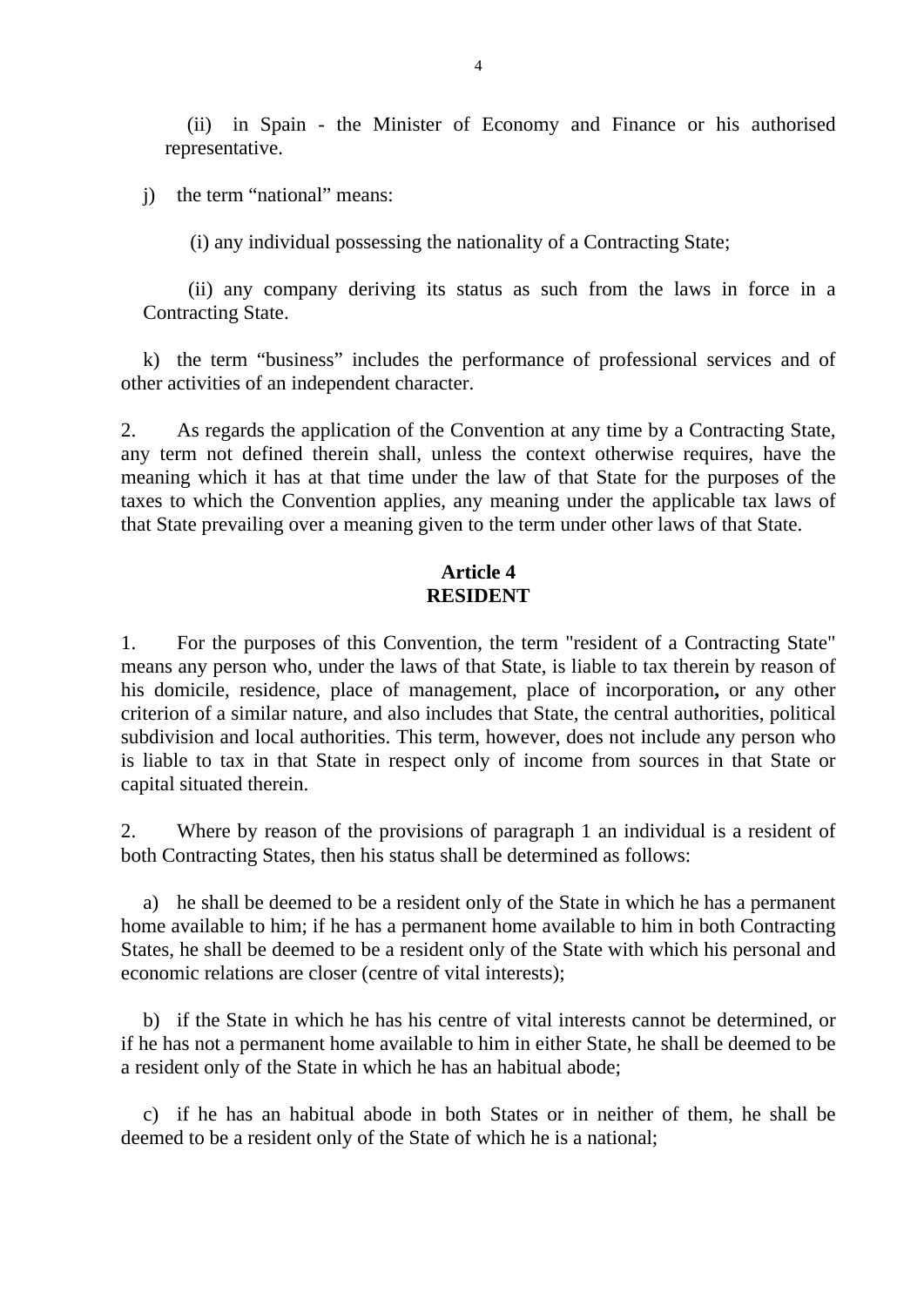d) if his status cannot be determined by reason of subparaghraphs a) - c) of this paragraph, the competent authorities of the Contracting States shall settle the question by mutual agreement.

3. Where by reason of the provisions of paragraph 1 a person other than an individual is a resident of both Contracting States, then it shall be deemed to be a resident only of the State in which its place of effective management is situated.

#### **Article 5 PERMANENT ESTABLISHMENT**

1. For the purposes of this Convention, the term "permanent establishment" means a fixed place of business through which the business of an enterprise is wholly or partly carried on.

2. The term "permanent establishment" includes especially:

- a) a place of management;
- b) a branch;

c) an office;

d) a factory;

e) a workshop; and

f) a mine, a pit, an oil or gas well, a quarry or any other place of extraction or exploration of natural resources, and supervisory services connected therewith.

3. A building site or construction, installation or assembly project constitutes a permanent establishment only if it lasts more than 12 months.

4. Notwithstanding the preceding provisions of this Article, the term "permanent establishment" shall be deemed not to include:

a) the use of facilities solely for the purpose of storage, display or delivery of goods or merchandise belonging to the enterprise;

b) the maintenance of a stock of goods or merchandise belonging to the enterprise solely for the purpose of storage, display or delivery;

c) the maintenance of a stock of goods or merchandise belonging to the enterprise solely for the purpose of processing by another enterprise;

d) the maintenance of a fixed place of business solely for the purpose of purchasing goods or merchandise or of collecting information, for the enterprise;

e) the maintenance of a fixed place of business solely for the purpose of carrying on, for the enterprise, any other activity of a preparatory or auxiliary character;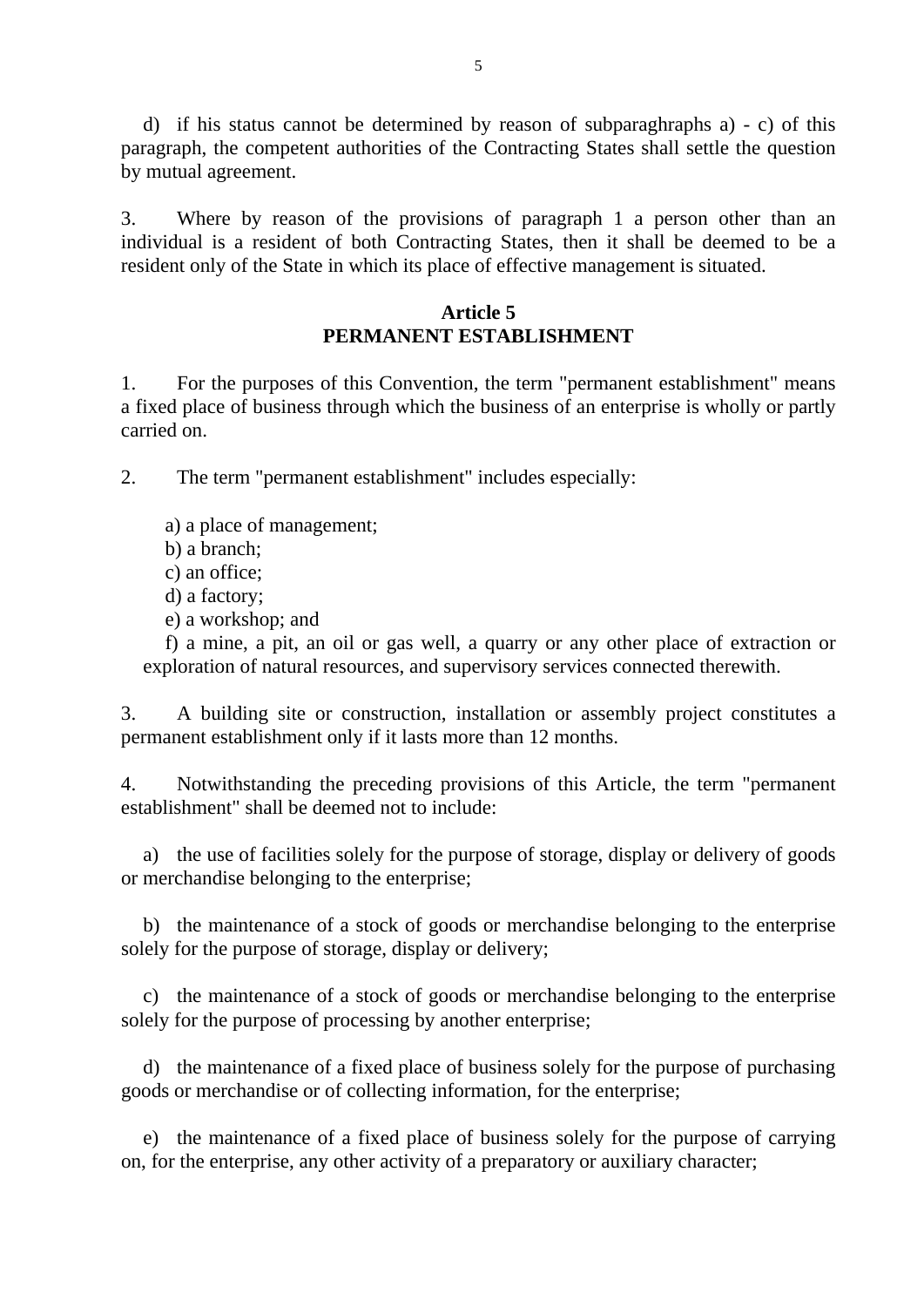f) the maintenance of a fixed place of business solely for any combination of activities mentioned in subparagraphs a) to e), provided that the overall activity of the fixed place of business resulting from this combination is of a preparatory or auxiliary character.

5. Notwithstanding the provisions of paragraphs 1 and 2, where a person - other than an agent of an independent status to whom paragraph 6 applies - is acting on behalf of an enterprise and has, and habitually exercises, in a Contracting State an authority to conclude contracts in the name of the enterprise, that enterprise shall be deemed to have a permanent establishment in that State in respect of any activities which that person undertakes for the enterprise, unless the activities of such person are limited to those mentioned in paragraph 4 which, if exercised through a fixed place of business, would not make this fixed place of business a permanent establishment under the provisions of that paragraph.

6. An enterprise shall not be deemed to have a permanent establishment in a Contracting State merely because it carries on business in that State through a broker, general commission agent or any other agent of an independent status, provided that such persons are acting in the ordinary course of their business.

7. The fact that a company which is a resident of a Contracting State controls or is controlled by a company which is a resident of the other Contracting State or which carries on business in that other State (whether through a permanent establishment or otherwise), shall not of itself constitute either company a permanent establishment of the other.

## **Article 6 INCOME FROM IMMOVABLE PROPERTY**

1. Income derived by a resident of a Contracting State from immovable property (including income from agriculture or forestry) situated in the other Contracting State may be taxed in that other State.

2. The term "immovable property" shall have the meaning which it has under the law of the Contracting State in which the property in question is situated. The term shall in any case include property accessory to immovable property, livestock and equipment used in agriculture and forestry, rights to which the provisions of general law respecting landed property apply, usufruct of immovable property and rights to variable or fixed payments as consideration for the working of, or the right to work, mineral deposits, sources and other natural resources; ships and aircraft shall not be regarded as immovable property.

3. The provisions of paragraph 1 shall apply to income derived from the direct use, letting, or use in any other form of immovable property.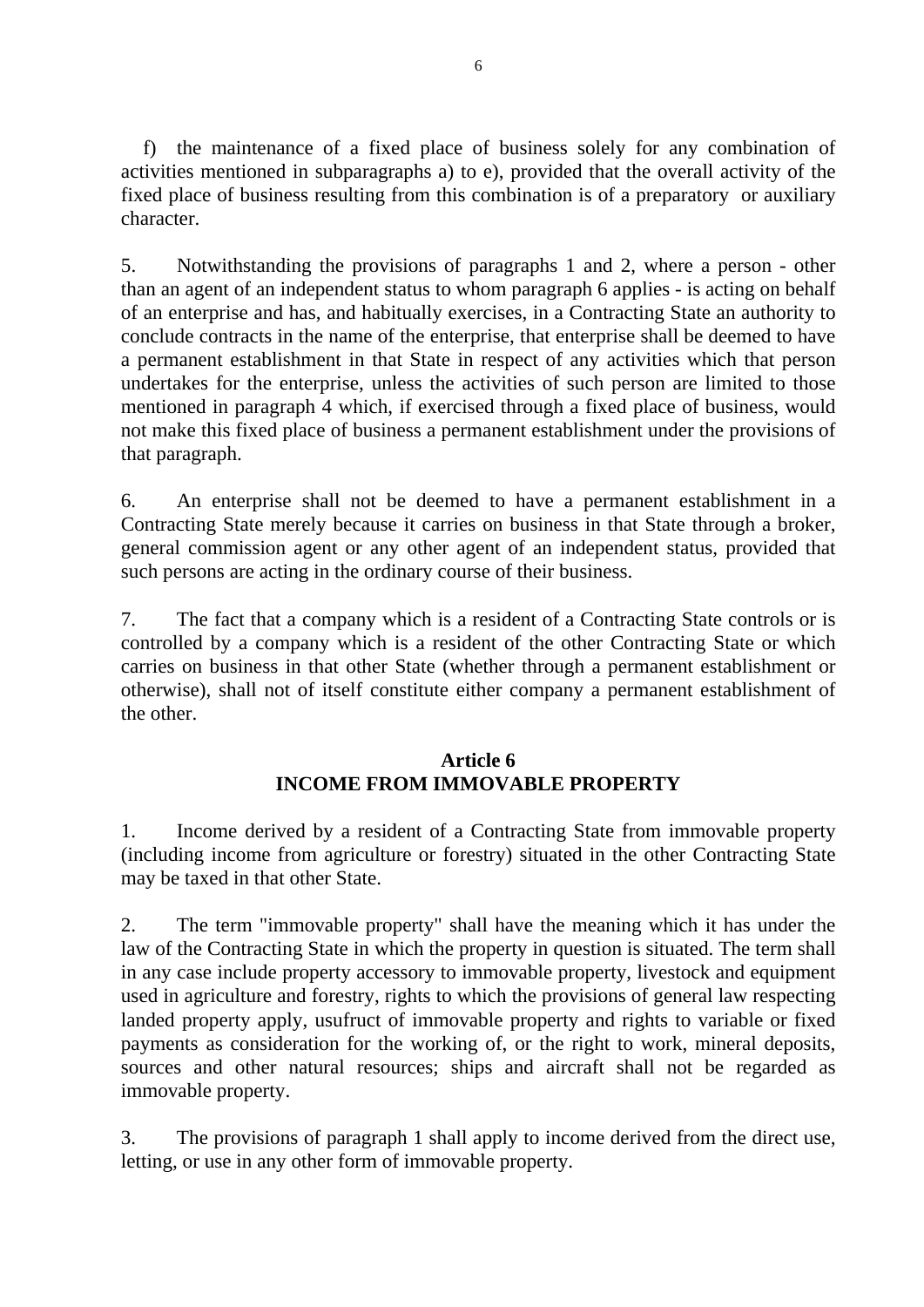4. Where the ownership of shares or other rights directly or indirectly entitles the owner of such shares or rights to the enjoyment of immovable property, the income from the direct use, letting or use in any other form of such right to the enjoyment may be taxed in the Contracting State in which the immovable property is situated.

5. The provisions of paragraphs 1, 3 and 4 shall also apply to the income from immovable property of an enterprise.

#### **Article 7 BUSINESS PROFITS**

1. The profits of an enterprise of a Contracting State shall be taxable only in that State unless the enterprise carries on business in the other Contracting State through a permanent establishment situated therein. If the enterprise carries on business as aforesaid, the profits of the enterprise may be taxed in the other State but only so much of them as is attributable to that permanent establishment.

2. Subject to the provisions of paragraph 3, where an enterprise of a Contracting State carries on business in the other Contracting State through a permanent establishment situated therein, there shall in each Contracting State be attributed to that permanent establishment the profits which it might be expected to make if it were a distinct and separate enterprise engaged in the same or similar activities under the same or similar conditions and dealing wholly independently with the enterprise of which it is a permanent establishment.

3. In determining the profits of a permanent establishment, there shall be allowed as deductions expenses which are incurred for the purposes of the permanent establishment, including executive and general administrative expenses so incurred, whether in the State in which the permanent establishment is situated or elsewhere.

4. No profits shall be attributed to a permanent establishment by reason of the mere purchase by that permanent establishment of goods or merchandise for the enterprise.

5. For the purposes of preceding paragraphs, the profits to be attributed to the permanent establishment shall be determined by the same method year by year unless there is good and sufficient reason to the contrary.

6. Where profits include items of income which are dealt with separately in other Articles of this Convention, then the provisions of those Articles shall not be affected by the provisions of this Article.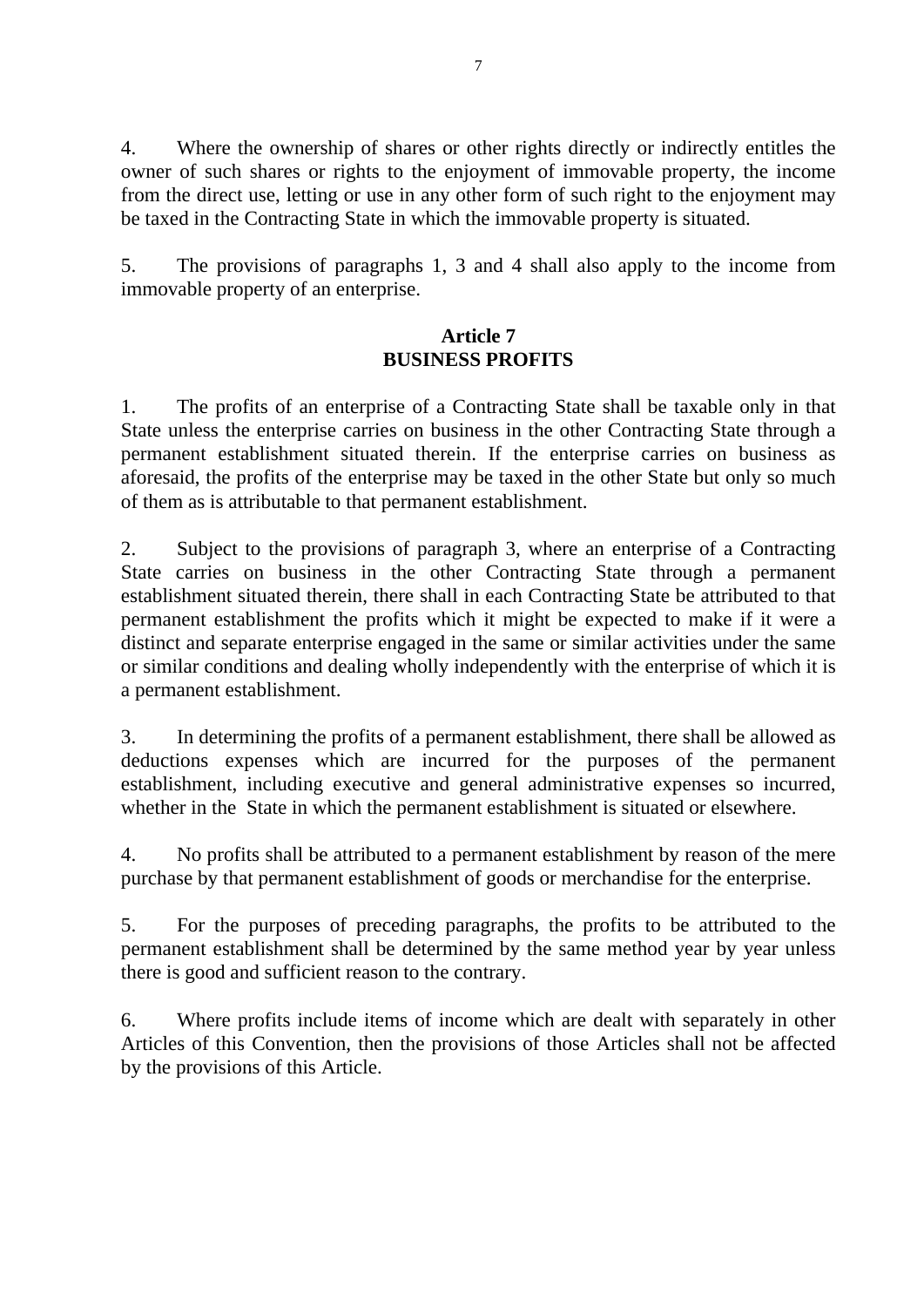#### **Article 8 SHIPPING AND AIR TRANSPORT**

1. Profits derived by a resident of a Contracting State from the operation of ships or aircraft in international traffic shall be taxable only in that Contracting State.

2. The provisions of paragraph 1 shall also apply to profits from the participation in a pool, a joint business or an international operating agency.

#### **Article 9 ASSOCIATED ENTERPRISES**

#### 1. Where

 a) an enterprise of a Contracting State participates directly or indirectly in the management, control or capital of an enterprise of the other Contracting State, or

 b) the same persons participate directly or indirectly in the management, control or capital of an enterprise of a Contracting State and an enterprise of the other Contracting State,

and in either case conditions are made or imposed between the two enterprises in their commercial or financial relations which differ from those which would be made between independent enterprises, then any profits which would, but for those conditions, have accrued to one of the enterprises, but, by reason of those conditions, have not so accrued, may be included in the profits of that enterprise and taxed accordingly.

2. Where a Contracting State includes in the profits of an enterprise of that State - and taxes accordingly - profits on which an enterprise of the other Contracting State has been charged to tax in that other State and that other State agrees that the profits so included are profits which would have accrued to the enterprise of the first-mentioned State if the conditions made between the two enterprises had been those which would have been made between independent enterprises, then that other State shall make an appropriate adjustment to the amount of the tax charged therein on those profits. In determining such adjustment, due regard shall be had to the other provisions of this Convention and the competent authorities of the Contracting States shall if necessary consult each other.

#### **Article 10 DIVIDENDS**

1. Dividends paid by a company which is a resident of a Contracting State to a resident of the other Contracting State may be taxed in that other State.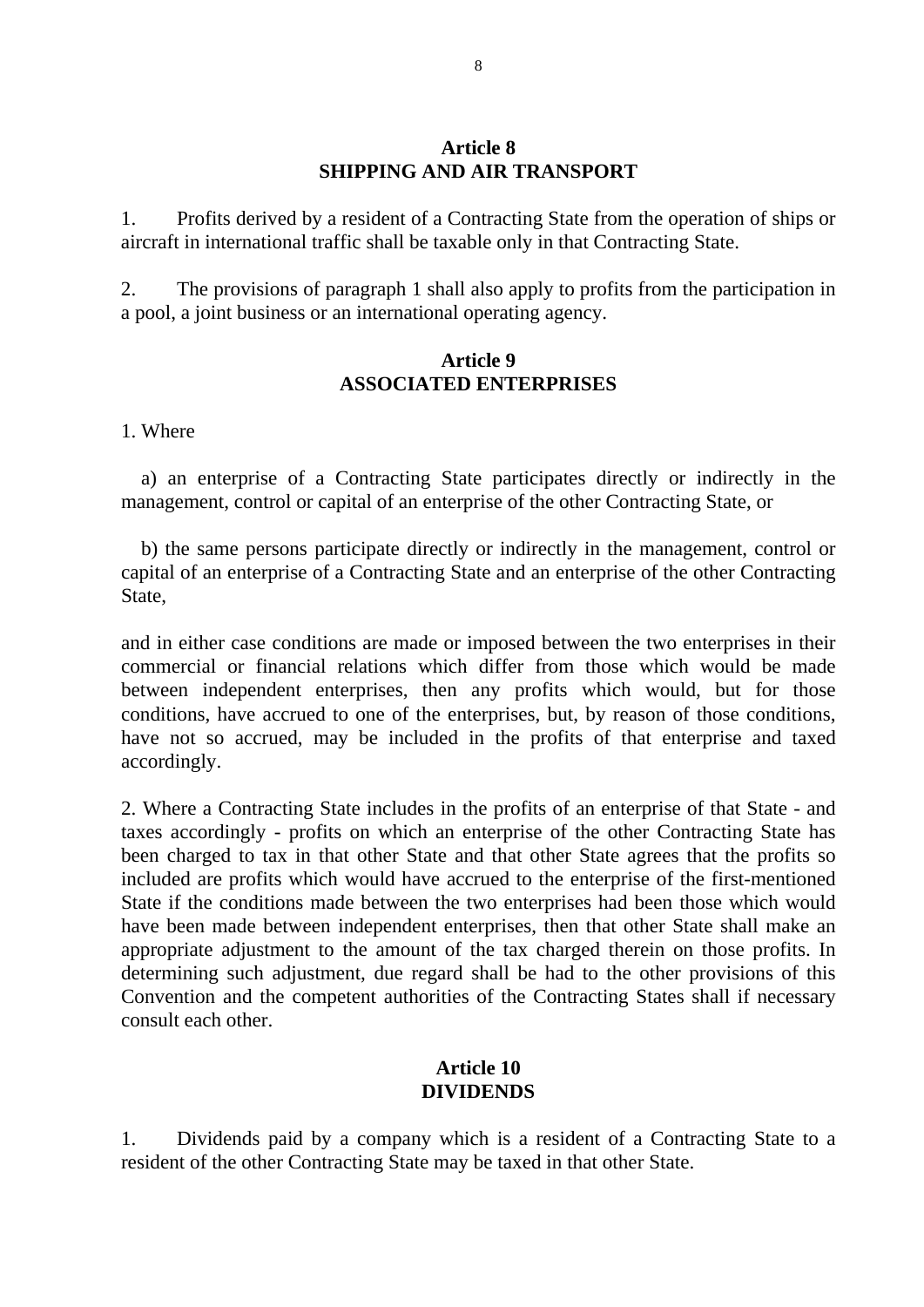2. However, such dividends may also be taxed in the Contracting State of which the company paying the dividends is a resident and according to the laws of that Contracting State, but if the beneficial owner of the dividends is a resident of the other Contracting State, the tax so charged shall not exceed:

a) 5 per cent of the gross amount of the dividends if the beneficial owner is a company which holds directly or indirectly at least 10 per cent of the capital of the company paying the dividends;

b) 15 per cent of the gross amount of the dividends in all other cases.

This paragraph shall not affect the taxation of the company in respect of the profits out of which the dividends are paid.

3. The term "dividends" as used in this Article means income from shares, "jouissance" shares or "jouissance" rights, mining shares, founders' shares or other rights, not being debt-claims, participating in profits, as well as income from other corporate rights which is subjected to the same taxation treatment as income from shares by the laws of the Contracting State of which the company making the distribution is a resident.

4. The provisions of paragraphs 1 and 2 shall not apply if the beneficial owner of the dividends, being a resident of a Contracting State, carries on business in the other Contracting State of which the company paying the dividends is a resident through a permanent establishment situated therein, and the holding in respect of which the dividends are paid is effectively connected with such permanent establishment. In such case the provisions of Article 7 of this Convention shall apply.

5. Where a company which is a resident of a Contracting State derives profits or income from the other Contracting State, that other State may not impose any tax on the dividends paid by the company, except insofar as such dividends are paid to a resident of that other State or insofar as the holding in respect of which the dividends are paid is effectively connected with a permanent establishment situated in that other State, nor subject the company's undistributed profits to a tax on the company's undistributed profits, even if the dividends paid or the undistributed profits consist wholly or partly of profits or income arising in such other State.

6. Nothing in this Convention shall be construed as preventing a Contracting State from imposing a special tax on the profits of a company attributable to a permanent establishment in that State, in addition to the tax which would be chargeable on the profits of a company which is a national of that Contracting State, provided that any additional tax so charged shall not exceed 5 per cent of the amount of such profits which have not been subjected to such additional tax in previous taxation years. For the purpose of this paragraph, the profits shall be determined after deducting therefrom all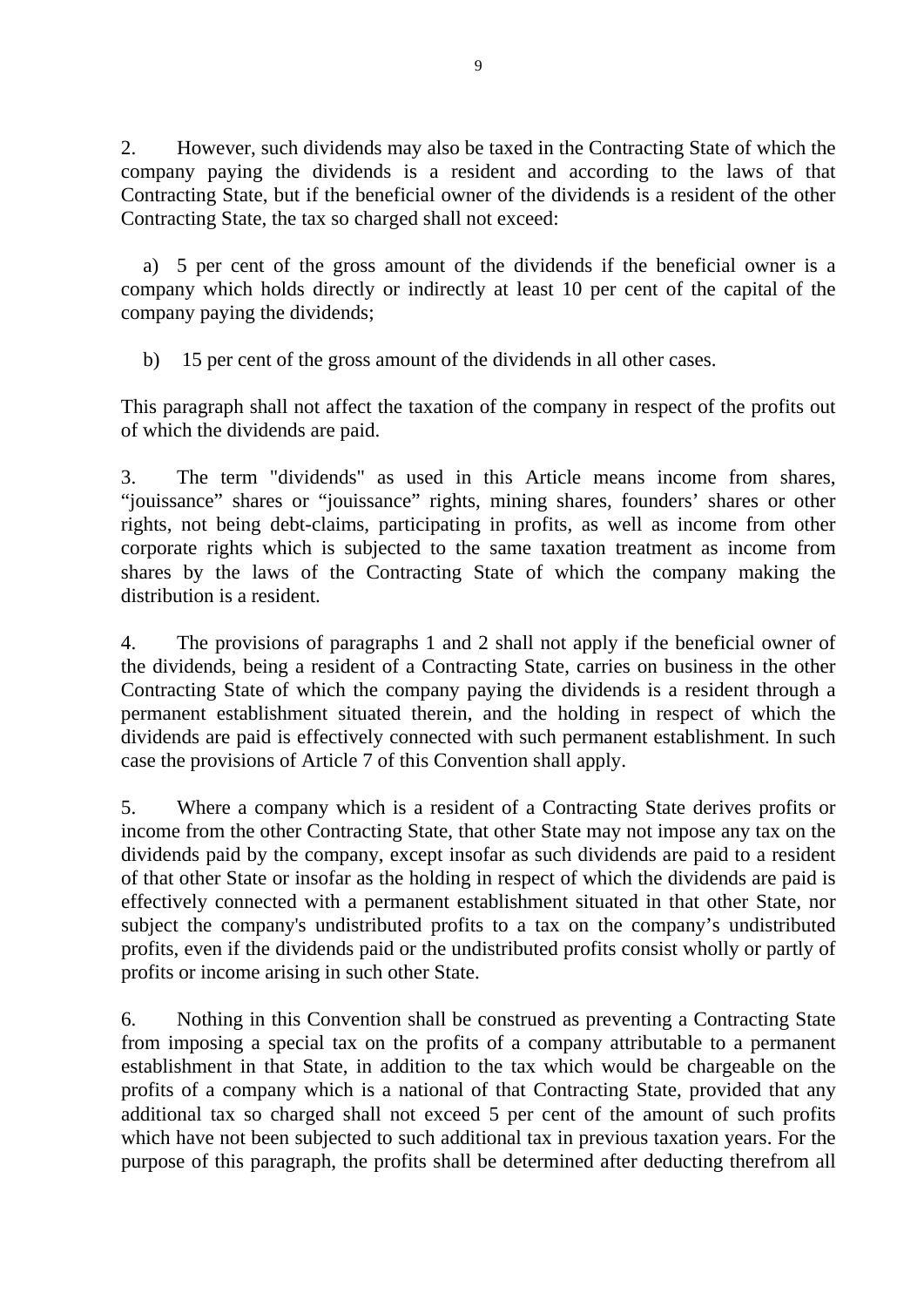taxes, other than the additional tax referred to in this paragraph, imposed in the Contracting State in which the permanent establishment is situated.

## **Article 11 INTEREST**

1. Interest arising in a Contracting State and paid to a resident of the other Contracting State may be taxed in that other State.

2. However, such interest may also be taxed in the Contracting State in which it arises and according to the laws of that State, but if the beneficial owner of the interest is a resident of the other Contracting State, the tax so charged shall not exceed 10 per cent of the gross amount of the interest.

3. Notwithstanding the provisions of paragraph 2, interest arising in a Contracting State and paid to a resident of the other Contracting State shall be taxable only in that other State if the recipient is the beneficial owner of the interest and:

a) is that State or the Central (National) bank, a central authority, a political subdivision or local authority thereof;

b) the interest is paid by the State in which the interest arises or by a central authority, a political subdivision, a local authority or statutory body thereof;

c) the interest is paid in respect of a loan, debt-claim or credit that is owed to, or made, provided, guaranteed or insured by, that State or a central authority, a political subdivision, local authority or export financing agency thereof;

d) is a public financial institution.

4. The term "interest" as used in this Article means income from debt-claims of every kind, whether or not secured by mortgage and whether or not carrying a right to participate in the debtor's profits, and in particular, income from government or state securities and income from bonds or debentures, including premiums and prizes attaching to such securities, bonds or debentures as well as all other income assimilated to income from money lent by the taxation laws of the State in which the income arises.

5. The provisions of paragraphs 1, 2 and 3 shall not apply if the beneficial owner of the interest, being a resident of a Contracting State, carries on business in the other Contracting State in which the interest arises through a permanent establishment situated therein and the debt-claim in respect of which the interest is paid is effectively connected with such permanent establishment. In such case the provisions of Article 7 of this Convention shall apply.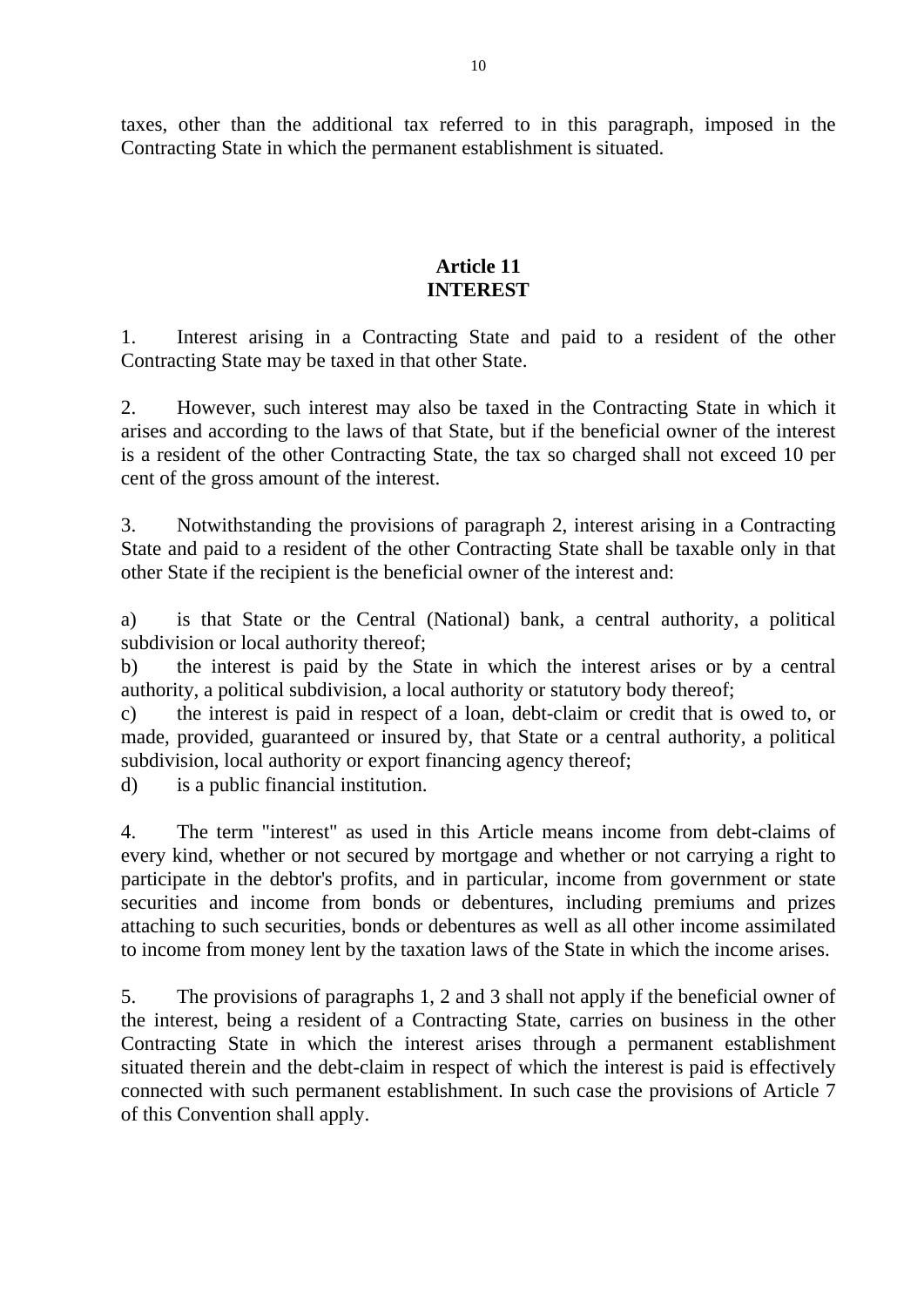6. Interest shall be deemed to arise in a Contracting State when the payer is a resident of that State. Where, however, the person paying the interest, whether he is a resident of a Contracting State or not, has in a Contracting State a permanent establishment in connection with which the indebtedness on which the interest is paid was incurred, and such interest is borne by such permanent establishment, then such interest shall be deemed to arise in the State in which the permanent establishment is situated.

7. Where, by reason of a special relationship between the payer and the beneficial owner or between both of them and some other person, the amount of the interest, having regard to the debt-claim for which it is paid, exceeds the amount which would have been agreed upon by the payer and the beneficial owner in the absence of such relationship, the provisions of this Article shall apply only to the last-mentioned amount. In such case, the excess part of the payments shall remain taxable according to the laws of each Contracting State, due regard being had to the other provisions of this Convention.

### **Article 12 ROYALTIES**

1. Royalties arising in a Contracting State and paid to a resident of the other Contracting State may be taxed in that other Contracting State.

2. However, such royalties may also be taxed in the Contracting State in which they arise and according to the laws of that Contracting State, but if the beneficial owner of the royalties is a resident of the other Contracting State, the tax so charged shall not exceed 10 per cent of the gross amount of the royalties.

3. The term "royalties" as used in this Article means payments of any kind received as a consideration for the use of, or the right to use, any copyright of literary, artistic or scientific work including software, cinematograph films, any patent, trade mark, design or model, plan, secret formula or process, or for the use of, or the right to use industrial, commercial or scientific equipment, or for information concerning industrial, commercial or scientific experience.

4. The provisions of paragraph 1 and 2 of this Article shall not apply if the beneficial owner of the royalties, being a resident of a Contracting State, carries on business in the other Contracting State in which the royalties arise, through a permanent establishment situated therein and the right or property in respect of which the royalties are paid is effectively connected with such permanent establishment. In such case the provisions of Article 7 of this Convention shall apply.

5. Royalties shall be deemed to arise in a Contracting State when the payer is a resident of that Contracting State. Where, however, the person paying the royalties, whether he is a resident of a Contracting State or not, has in a Contracting State a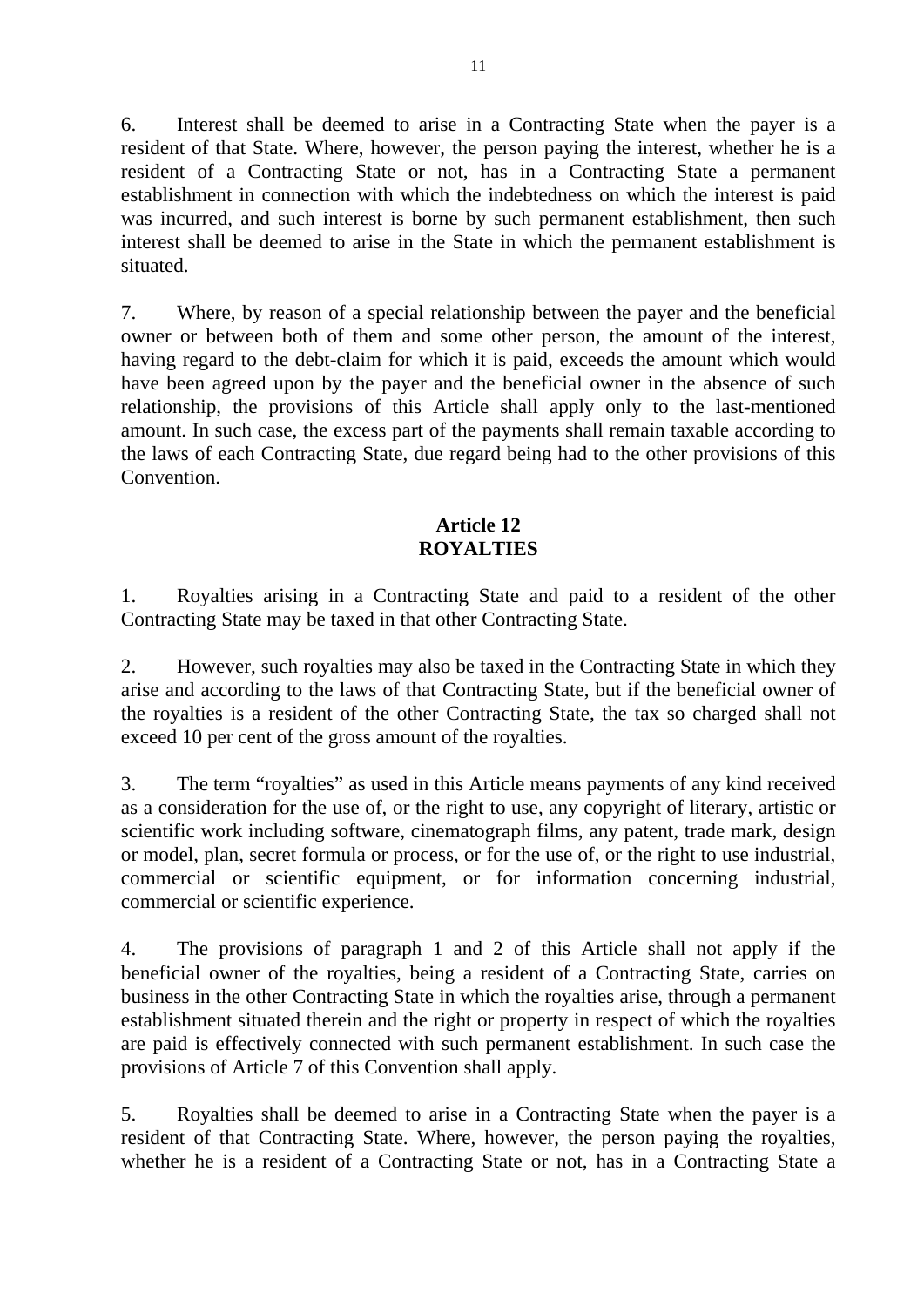permanent establishment in connection with which the liability to pay the royalties was incurred, and such royalties are borne by such permanent establishment, then such royalties shall be deemed to arise in the State in which the permanent establishment is situated.

6. Where, by reason of a special relationship between the payer and the beneficial owner or between both of them and some other person, the amount of the royalties, having regard to the use, right or information for which they are paid, exceeds the amount which would have been agreed upon by the payer and the beneficial owner in the absence of such relationship, the provisions of this Article shall apply only to the last-mentioned amount. In such case, the excess part of the payments shall remain taxable according to the laws of each Contracting State, due regard being had to the other provisions of this Convention.

## **Article 13 CAPITAL GAINS**

1. Gains derived by a resident of a Contracting State from the alienation of immovable property referred to in Article 6 of this Convention and situated in the other Contracting State may be taxed in that other State.

2. Gains from the alienation of movable property forming part of the business property of a permanent establishment which an enterprise of a Contracting State has in the other Contracting State, including such gains from the alienation of such a permanent establishment (alone or with the whole enterprise), may be taxed in that other State.

3. Gains from the alienation of ships or aircraft operated in international traffic or movable property pertaining to the operation of such ships or aircraft shall be taxable only in that Contracting State.

4. Gains derived by a resident of a Contracting State from the alienation of shares or comparable interests in the capital of a company, the assets of which derive more than 50% of their value directly or indirectly from immovable property situated in the other Contracting State may be taxed in that other State.

5. Gains from the alienation of shares or other rights, which directly or indirectly entitle the owner of such shares or rights to the enjoyment of immovable property situated in a Contracting State, may be taxed in that State.

6. Gains from the alienation of any property other than that referred to in the preceding paragraphs shall be taxable only in the Contracting State of which the alienator is a resident.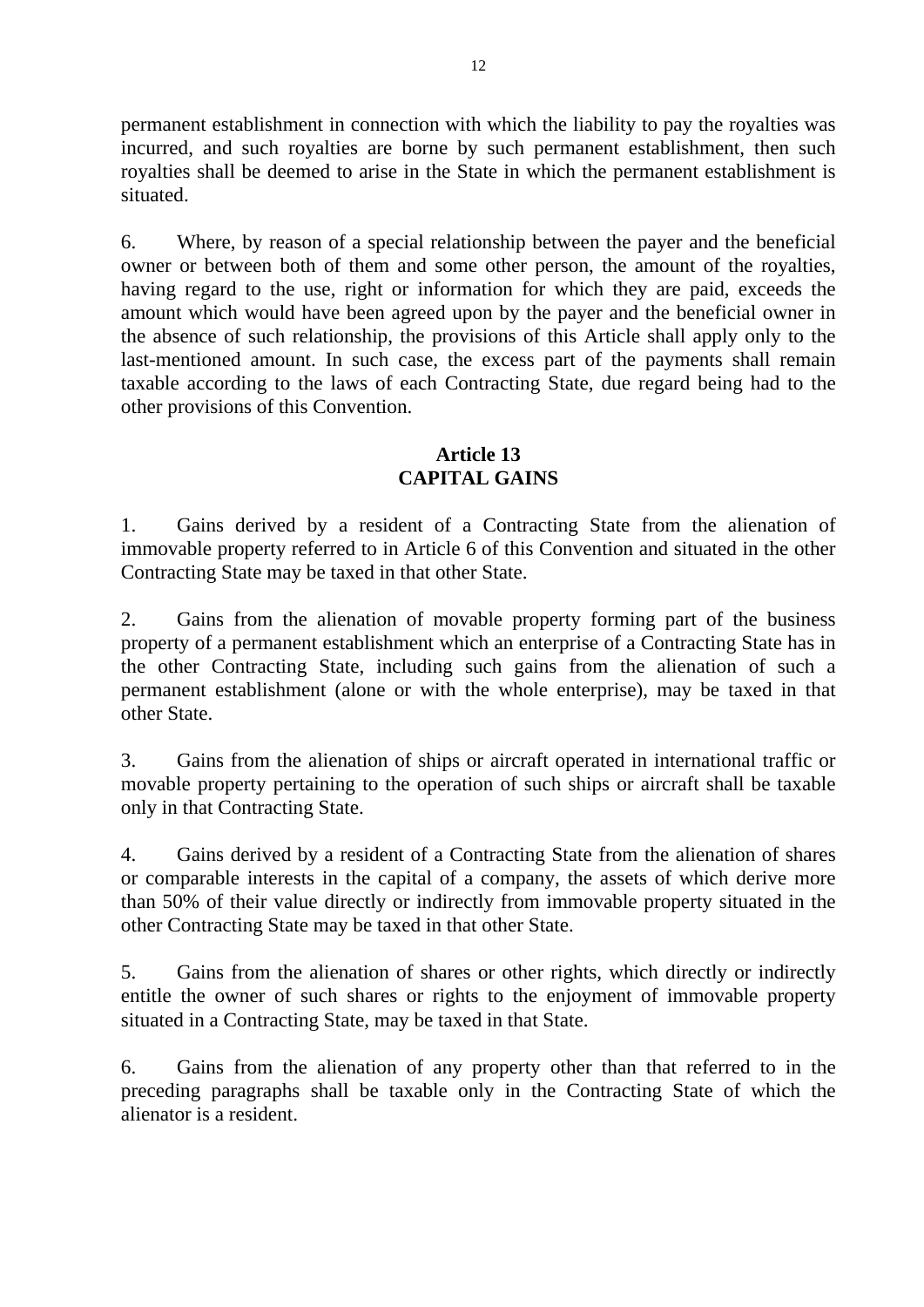#### **Article 14 INCOME FROM EMPLOYMENT**

1. Subject to the provisions of Articles 15, 17 and 18 of this Convention, salaries, wages and other similar remuneration derived by a resident of a Contracting State in respect of an employment shall be taxable only in that State unless the employment is exercised in the other Contracting State. If the employment is so exercised, such remuneration as is derived therefrom may be taxed in that other State.

2. Notwithstanding the provisions of paragraph 1, remuneration derived by a resident of a Contracting State in respect of an employment exercised in the other Contracting State shall be taxable only in the first-mentioned State if:

a) the recipient is present in the other State for a period or periods not exceeding in the aggregate 183 days in any twelve month period commencing or ending in the fiscal year concerned, and

b) the remuneration is paid by, or on behalf of, an employer who is not a resident of the other State, and

c) the remuneration is not borne by a permanent establishment which the employer has in the other State.

3. Notwithstanding the preceding provisions of this Article, remuneration derived in respect of an employment exercised aboard a ship or aircraft operated in international traffic, may be taxed in the Contracting State in which the enterprise operating the ship or aircraft is a resident.

#### **Article 15 DIRECTORS' FEES**

 Directors' fees and other similar payments derived by a resident of a Contracting State in his capacity as a member of the board of directors of a company which is a resident of the other Contracting State may be taxed in that other State.

## **Article 16 ARTISTES AND SPORTSMEN**

1. Notwithstanding the provisions of Articles 7 and 14 of this Convention, income derived by a resident of a Contracting State as an entertainer, such as a theatre, motion picture, radio or television artiste, or a musician, or as a sportsman, from his personal activities as such exercised in the other Contracting State, may be taxed in that other State.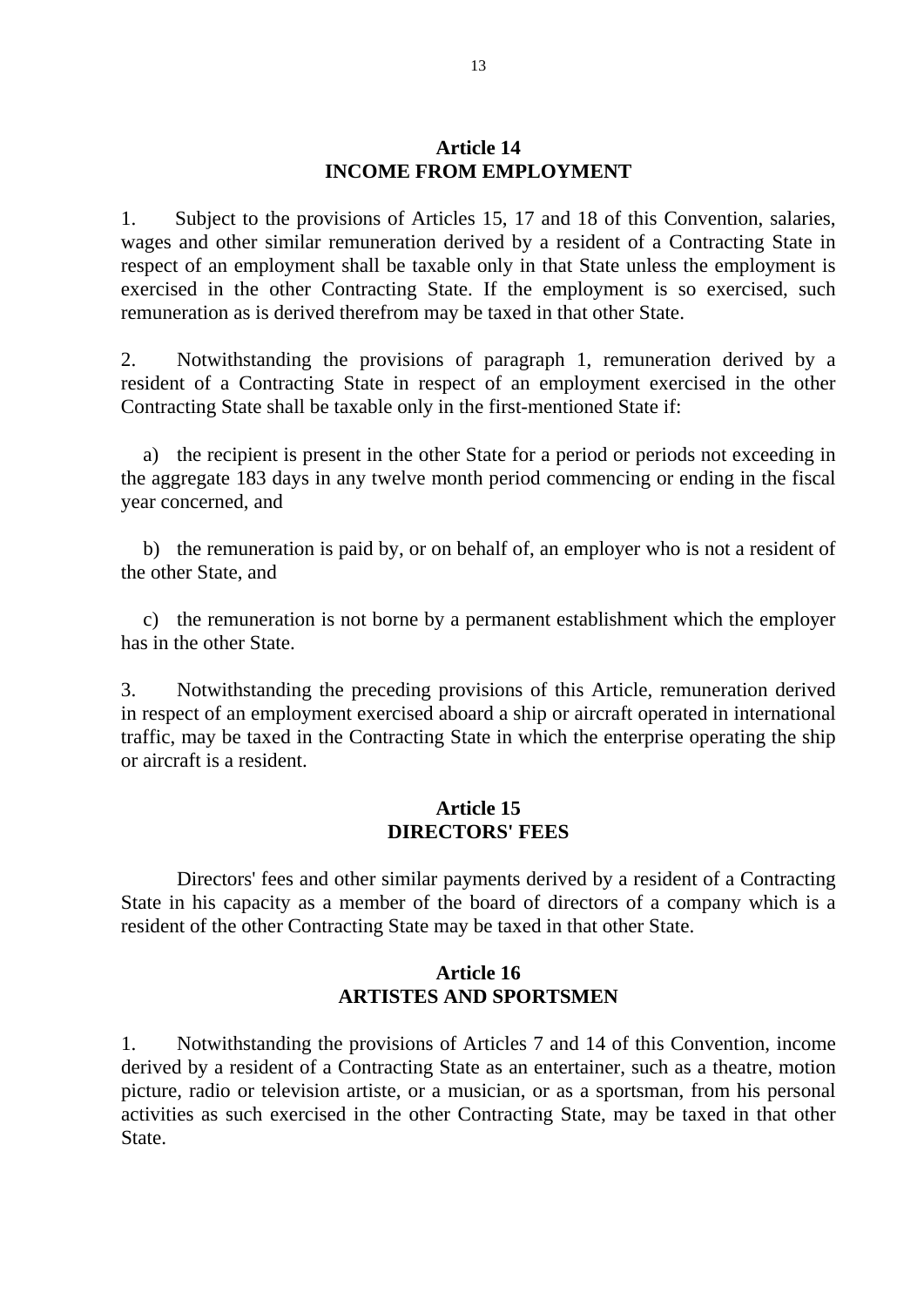2. Where income in respect of personal activities exercised by an entertainer or a sportsman in his capacity as such accrues not to the entertainer or sportsman himself but to another person, that income may, notwithstanding the provisions of Articles 7 and 14 of this Convention, be taxed in the Contracting State in which the activities of the entertainer or sportsman are exercised.

#### **Article 17 PENSIONS**

Subject to the provisions of paragraph 2 of Article 18, pensions and other similar remuneration paid to a resident of a Contracting State in consideration of past employment shall be taxable only in that State.

#### **Article 18 GOVERNMENT SERVICE**

1. a) Salaries, wages and other similar remuneration, other than a pension, paid by a Contracting State, a central authority, a political subdivision or a local authority thereof to an individual in respect of services rendered to that State, central authority, political subdivision or local authority, shall be taxable only in that State.

b) However, such salaries, wages and other similar remuneration shall be taxable only in the other Contracting State if the services are rendered in that State and the individual is a resident of that State who:

i) is a national of that State; or

ii) did not become a resident of that State solely for the purpose of rendering the services.

2. a) Any pension paid by, or out of funds created by, a Contracting State, a central authority, a political subdivision or a local authority thereof to an individual in respect of services rendered to that State, central authority, political subdivision or local authority shall be taxable only in that State.

 b) However, such pension shall be taxable only in the other Contracting State if the individual is a resident of, and a national of, that State.

3. The provisions of Articles 14, 15, 16 and 17 of the Convention shall apply to salaries, wages and other similar remuneration, and to pensions, in respect of services rendered in connection with a business carried on by a Contracting State, a central authority, a political subdivision or a local authority thereof.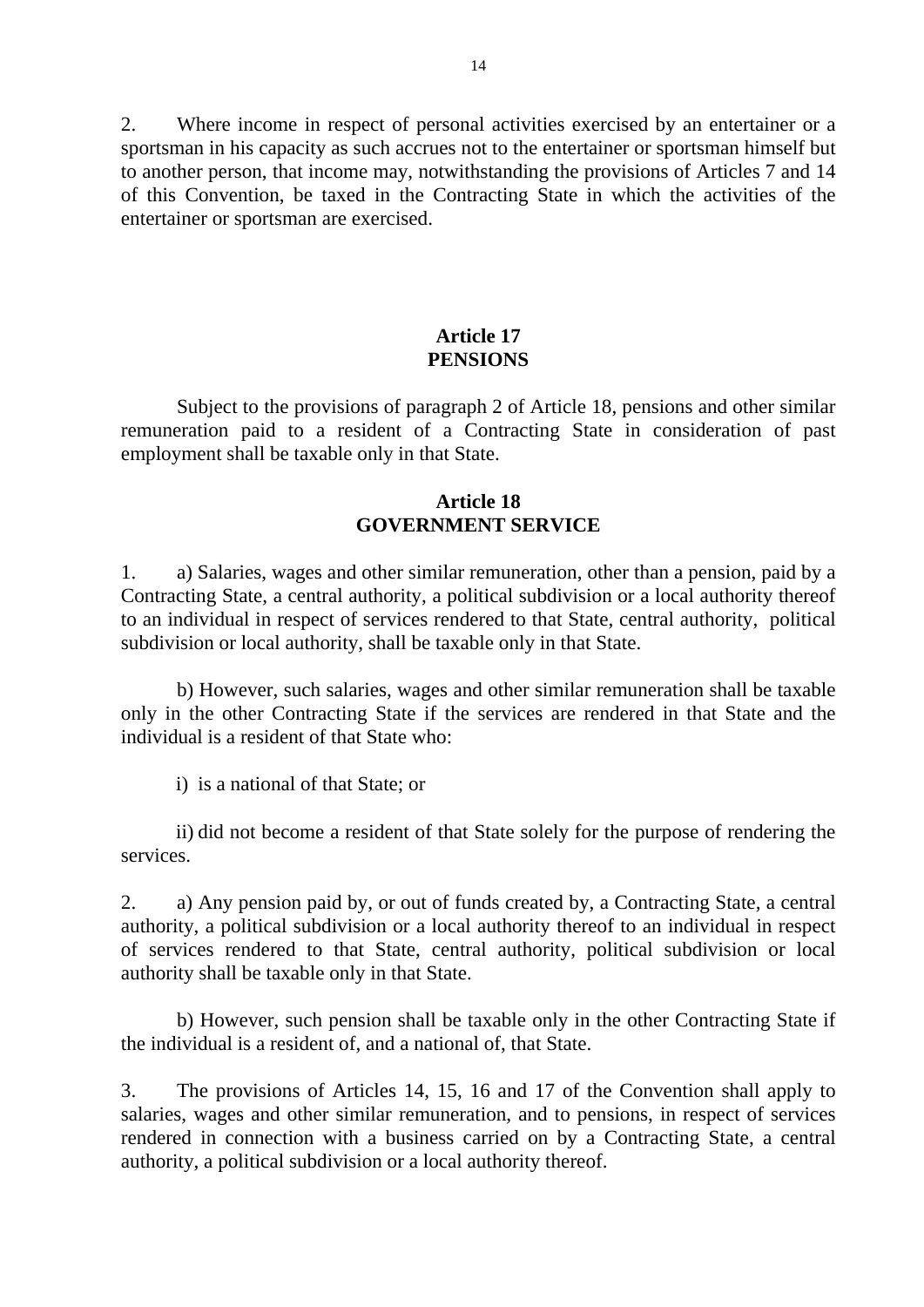#### **Article 19 STUDENTS**

Payments which a student or business apprentice who is or was immediately before visiting a Contracting State a resident of the other Contracting State and who is present in the first-mentioned State solely for the purpose of his education or training receives for the purpose of his maintenance, education or training shall not be taxed in that State, provided that such payments arise from sources outside that State.

## **Article 20 OTHER INCOME**

1. Items of income of a resident of a Contracting State, wherever arising, not dealt with in the foregoing Articles of this Convention shall be taxable only in that State.

2. The provisions of paragraph 1 shall not apply to income, other than income from immovable property as defined in paragraph 2 of Article 6, if the recipient of such income, being a resident of a Contracting State, carries on business in the other Contracting State through a permanent establishment situated therein and the right or property in respect of which the income is paid is effectively connected with such permanent establishment. In such case the provisions of Article 7 of this Convention shall apply.

## **Article 21 CAPITAL**

1. Capital represented by immovable property referred to in Article 6 of this Convention, owned by a resident of a Contracting State and situated in the other Contracting State, may be taxed in that other State.

2. Capital represented by movable property forming part of the business property of a permanent establishment which an enterprise of a Contracting State has in the other Contracting State may be taxed in that other Contracting State.

3. Capital represented by ships and aircraft operated in international traffic and by movable property pertaining to the operation of such ships and aircraft shall be taxable only in that Contracting State.

4. Capital constituted by shares or other rights in a company or any other body of persons, deriving more than 50 per cent of their value directly or indirectly from immovable property situated in a Contracting State or by shares or other rights which entitle its owner to a right of enjoyment of immovable property situated in a Contracting State, may be taxed in the Contracting State in which the immovable property is situated.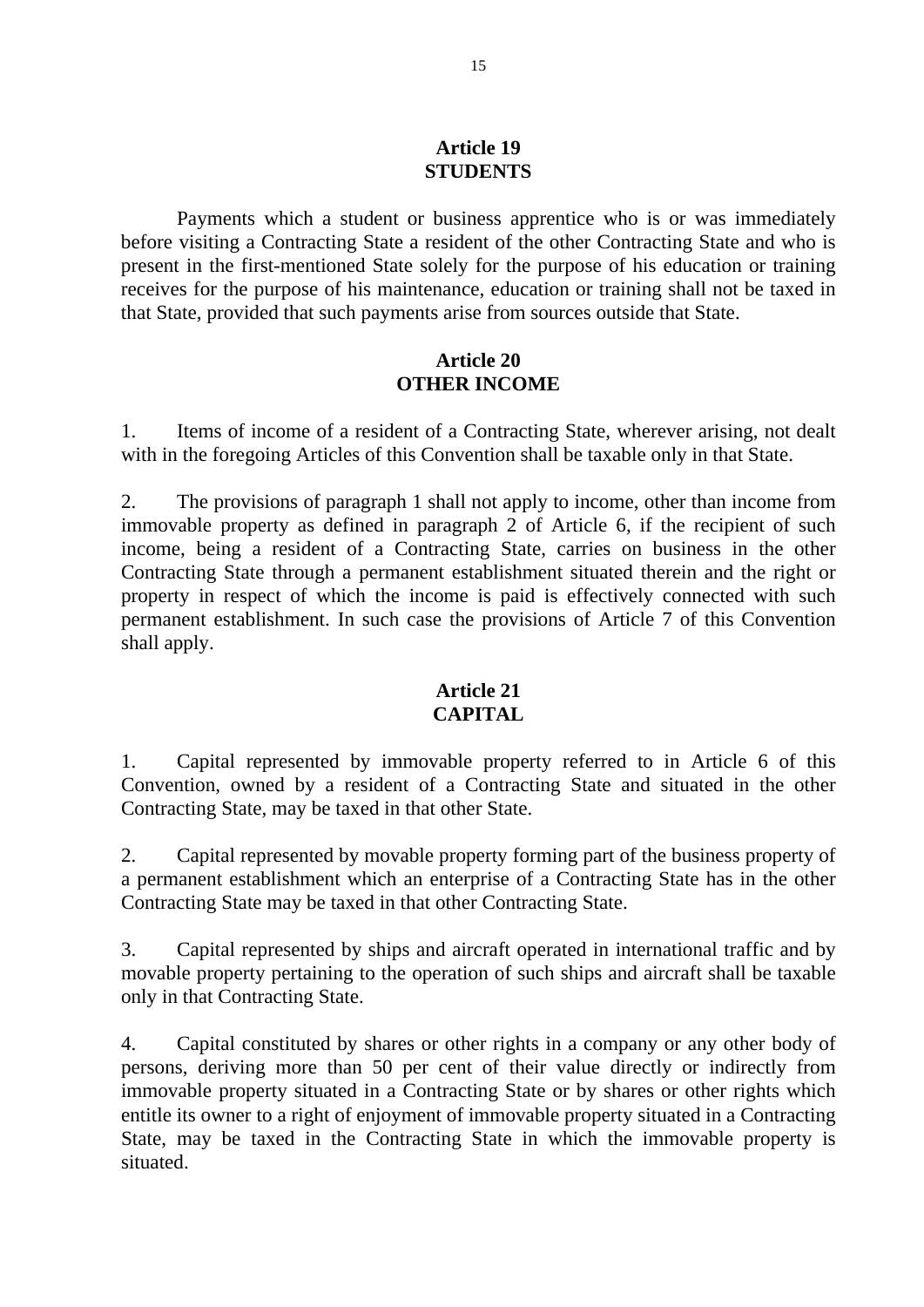5. All other elements of capital of a resident of a Contracting State shall be taxable only in that State.

#### **Article 22 ELIMINATION OF DOUBLE TAXATION**

1. In Kazakhstan double taxation shall be avoided as follows:

a) Where a resident of Kazakhstan derives income or owns capital which, in accordance with the provisions of this Convention, may be taxed in Spain, Kazakhstan shall allow:

i) as a deduction from the tax on the income of that resident, an amount equal to the income tax paid in Spain;

ii) as a deduction from the tax on the capital of that resident, an amount equal to the tax paid in Spain on the same elements of capital.

The amount of the tax to be deducted pursuant to the above provision shall not exceed the tax which would have been charged on the same income in Kazakhstan under the rates applicable therein.

b) Where a resident of Kazakhstan derives income or owns capital which, in accordance with the provisions of this Convention, shall be taxable only in Spain, Kazakhstan may include this income or capital in the tax base but only for purposes of determining the rate of tax on such other income or capital as is taxable in Kazakhstan.

2. In Spain, double taxation shall be avoided following either the provisions of its internal legislation or the following provisions in accordance with the internal legislation of Spain:

a) Where a resident of Spain derives income or owns elements of capital which, in accordance with the provisions of this Convention, may be taxed in Kazakhstan, Spain shall allow:

i) as a deduction from the tax on the income of that resident, an amount equal to the income tax paid in Kazakhstan;

ii) as a deduction from the tax on the capital of that resident, an amount equal to the tax paid in Kazakhstan on the same elements of capital;

iii) the deduction of the underlying corporation tax shall be given in accordance with the internal legislation of Spain.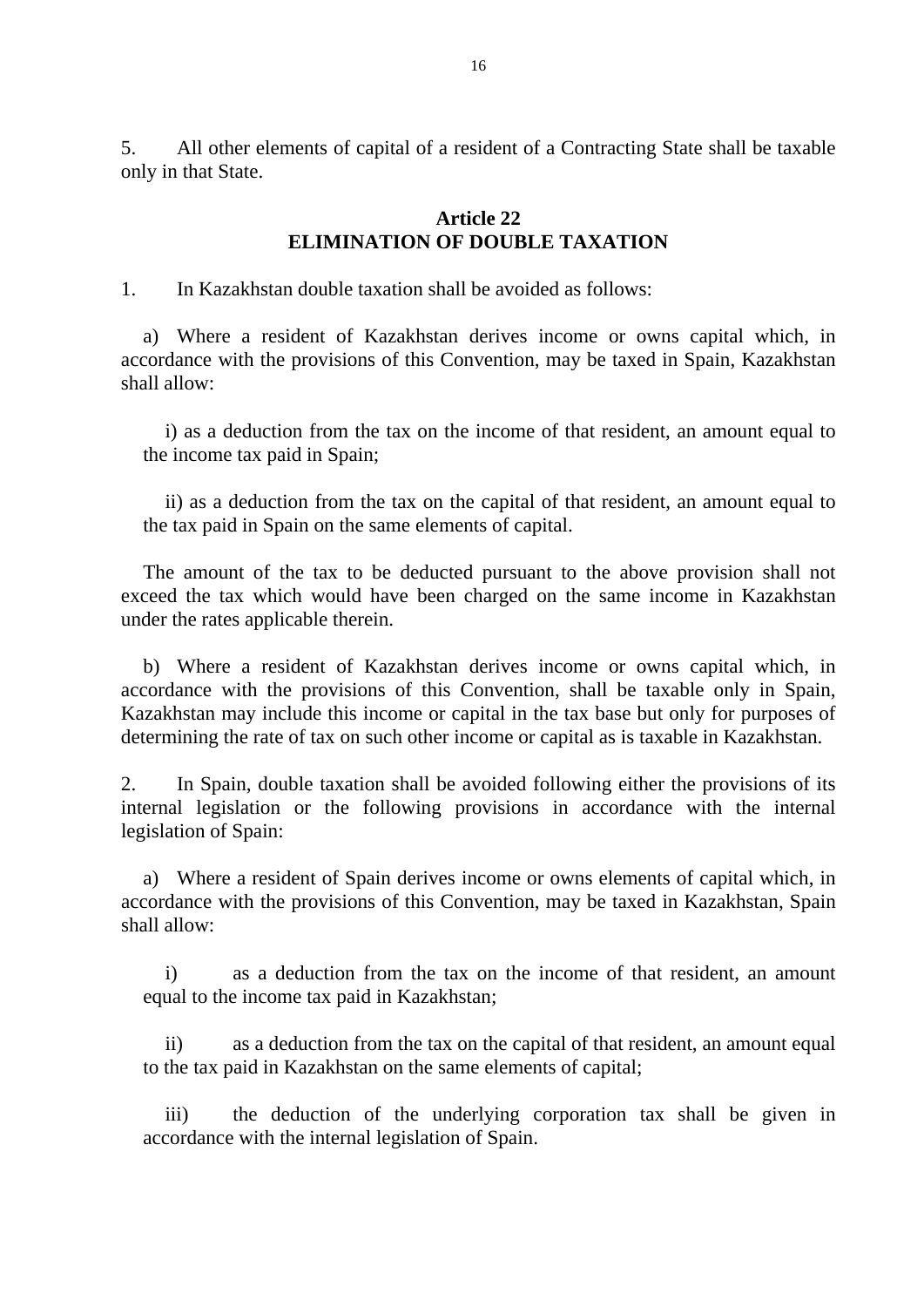Such deduction shall not, however, exceed that part of the income tax or capital tax, as computed before the deduction is given, which is attributable, as the case may be, to the income or the same elements of capital which may be taxed in Kazakhstan.

b) Where in accordance with any provision of the Convention income derived or capital owned by a resident of Spain is exempt from tax in Spain, Spain may nevertheless, in calculating the amount of tax on the remaining income or capital of such resident, take into account the exempted income or capital.

#### **Article 23 NON-DISCRIMINATION**

1. Nationals of a Contracting State shall not be subjected in the other Contracting State to any taxation or any requirement connected therewith, which is other or more burdensome than the taxation and connected requirements to which nationals of that other State in the same circumstances, in particular with respect to residence, are or may be subjected. This provision shall, notwithstanding the provisions of Article 1 of this Convention, also apply to persons who are not residents of one or both of the Contracting States.

2. The taxation on a permanent establishment which an enterprise of a Contracting State has in the other Contracting State shall not be less favourably levied in that other State than the taxation levied on enterprises of that other State carrying on the same activities. This provision shall not be construed as obliging a Contracting State to grant to residents of the other Contracting State any personal allowances, reliefs and reductions for taxation purposes on account of civil status or family responsibilities which it grants to its own residents.

3. Except where the provisions of paragraph 1 of Article 9, paragraph 7 of Article 11, or paragraph 6 of Article 12 of this Convention, apply, interest, royalties and other disbursements paid by an enterprise of a Contracting State to a resident of the other Contracting State shall, for the purpose of determining the taxable profits of such enterprise, be deductible under the same conditions as if they had been paid to a resident of the first-mentioned State. Similarly, any debts of an enterprise of a Contracting State to a resident of the other Contracting State shall, for the purpose of determining the taxable capital of such enterprise, be deductible under the same conditions as if they had been contracted to a resident of the first-mentioned State.

4. Enterprises of a Contracting State, the capital of which is wholly or partly owned or controlled, directly or indirectly, by one or more residents of the other Contracting State, shall not be subjected in the first-mentioned State to any taxation or any requirement connected therewith which is other or more burdensome than the taxation and connected requirements to which other similar enterprises of the first-mentioned State are or may be subjected.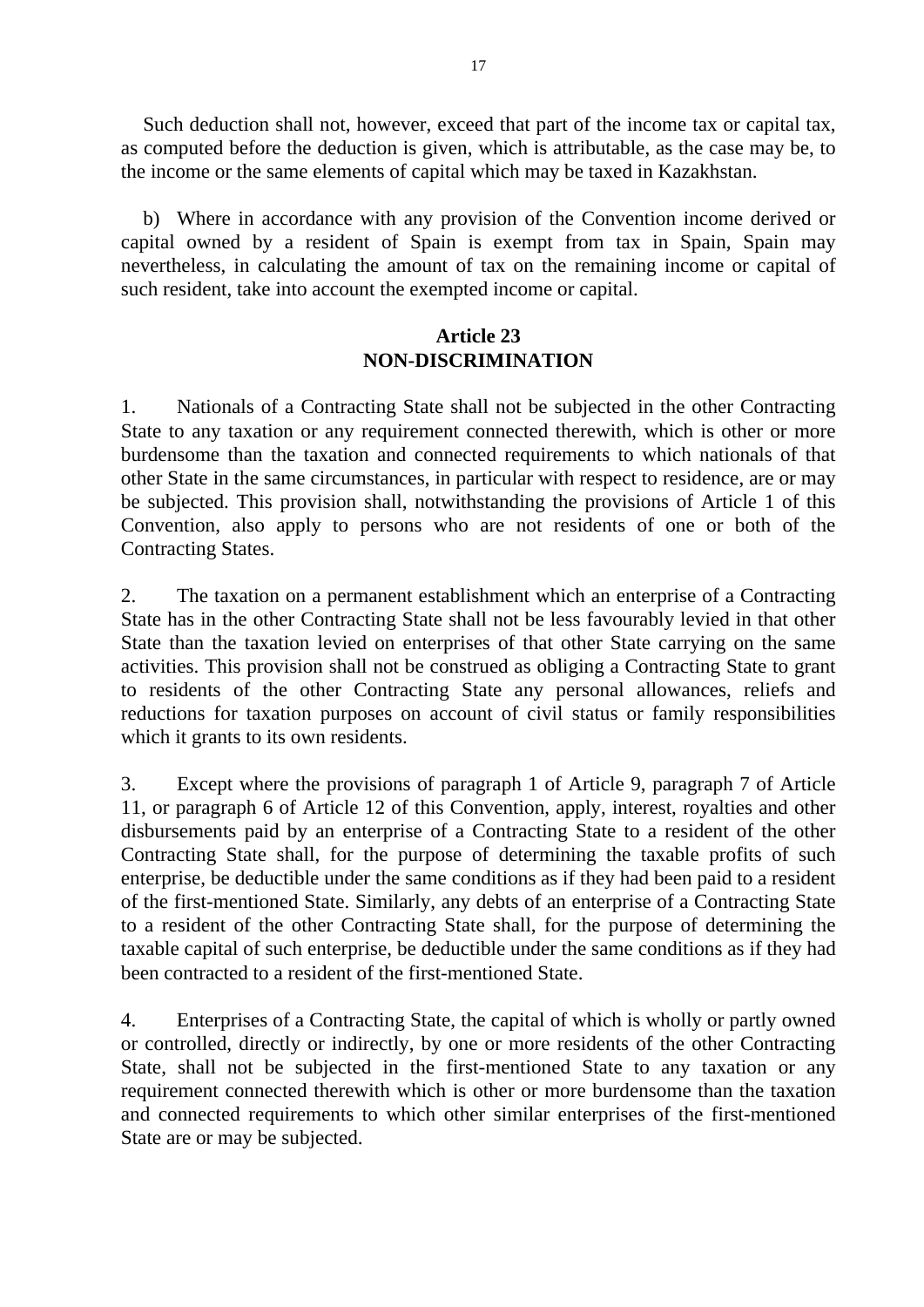5. The provisions of this Article shall, notwithstanding the provisions of Article 2, apply to taxes of every kind and description.

## **Article 24 MUTUAL AGREEMENT PROCEDURE**

1. Where a person considers that the actions of one or both of the Contracting States result or will result for him in taxation not in accordance with the provisions of this Convention, he may, irrespective of the remedies provided by the domestic law of those States, present his case to the competent authority of the Contracting State of which he is a resident or, if his case comes under paragraph 1 of Article 23 of the Convention**,** to that of the Contracting State of which he is a national. The case must be presented within three years from the first notification of the action resulting in taxation not in accordance with the provisions of the Convention.

2. The competent authority shall endeavour, if the objection appears to it to be justified and if it is not itself able to arrive at a satisfactory solution, to resolve the case by mutual agreement with the competent authority of the other Contracting State, with a view to the avoidance of taxation which is not in accordance with the Convention. Any agreement reached shall be implemented notwithstanding any time limits in the domestic law of the Contracting States.

3. The competent authorities of the Contracting States shall endeavour to resolve by mutual agreement any difficulties or doubts arising as to the interpretation or application of the Convention. They may also consult together for the elimination of double taxation in cases not provided for in the Convention.

4. The competent authorities of the Contracting States may communicate with each other directly for the purpose of reaching an agreement in the sense of the preceding paragraphs. When it seems advisable in order to reach agreement to have an oral exchange of opinions, such exchange may take place through a Commission consisting of representatives of the competent authorities of the Contracting States.

## **Article 25 REFUND OF TAXES**

Each of the Contracting States shall apply the procedures established in their domestic law for the application of tax reductions and exemptions provided for in this Convention.

## **Article 26 EXCHANGE OF INFORMATION**

1. The competent authorities of the Contracting States shall exchange such information as is forseeably relevant for carrying out the provisions of this Convention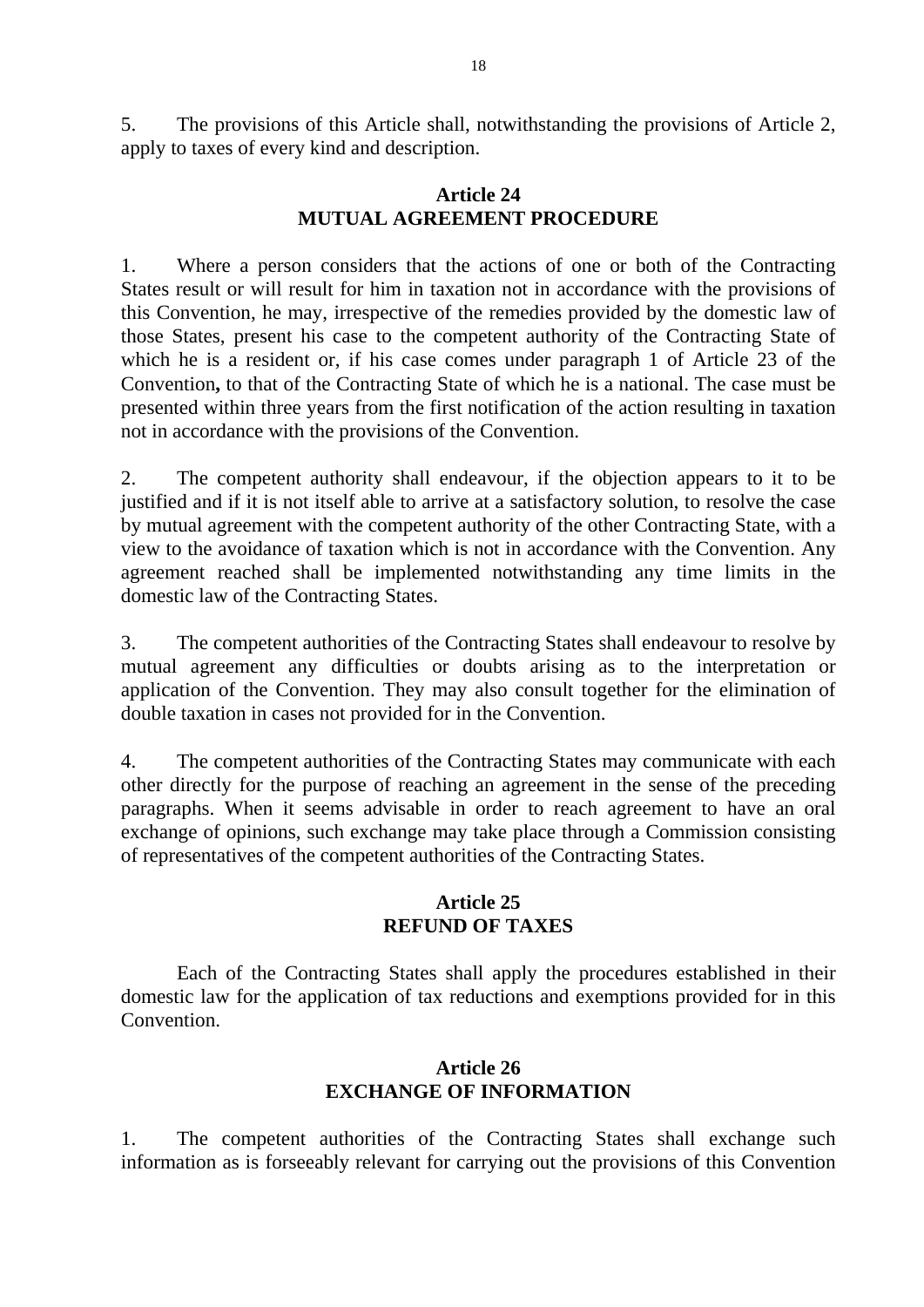or to the administration or enforcement of the domestic laws concerning taxes of every kind and description imposed on behalf of the Contracting States, or of their political subdivisions, central or local authorities, insofar as the taxation thereunder is not contrary to the Convention. The exchange of information is not restricted by Article 1 and 2.

2. Any information received under paragraph 1 by a Contracting State shall be treated as secret in the same manner as information obtained under the domestic laws of that State and shall be disclosed only to persons or authorities (including courts and administrative bodies) concerned with the assessment or collection of, the enforcement or prosecution in respect of, or the determination of appeals in relation to the taxes referred to in paragraph 1, or the oversight of the above. Such persons or authorities shall use the information only for such purposes. They may disclose the information in public court proceedings or in judicial decisions.

3. In no case shall the provisions of paragraph 1 and 2 be construed so as to impose on a Contracting State the obligation:

a) to carry out administrative measures at variance with the laws and administrative practice of that or of the other Contracting State;

b) to supply information which is not obtainable under the laws or in the normal course of the administration of that or of the other Contracting State;

c) to supply information which would disclose any trade, business, industrial, commercial or professional secret or trade process, or information, the disclosure of which would be contrary to public policy (ordre public).

4. If information is requested by a Contracting State in accordance with this Article, the other Contracting State shall use its information gathering measures to obtain the requested information, even though that other State may not need such information for its own tax purposes. The obligation contained in the preceding sentence is subject to the limitations of paragraph 3 but in no case shall such limitations be construed to permit a Contracting State to decline to supply information solely because it has no domestic interest in such information.

5. In no case shall the provisions of paragraph 3 be construed to permit a Contracting State to decline to supply information solely because the information is held by a bank, other financial institution, nominee or person acting in an agency or a fiduciary capacity or because it relates to ownership interests in a person.

#### **Article 27 ASSISTANCE IN THE COLLECTION OF TAXES**

1. The Contracting States shall lend assistance to each other in the collection of revenue claims. This assistance is not restricted by Articles 1 and 2. The competent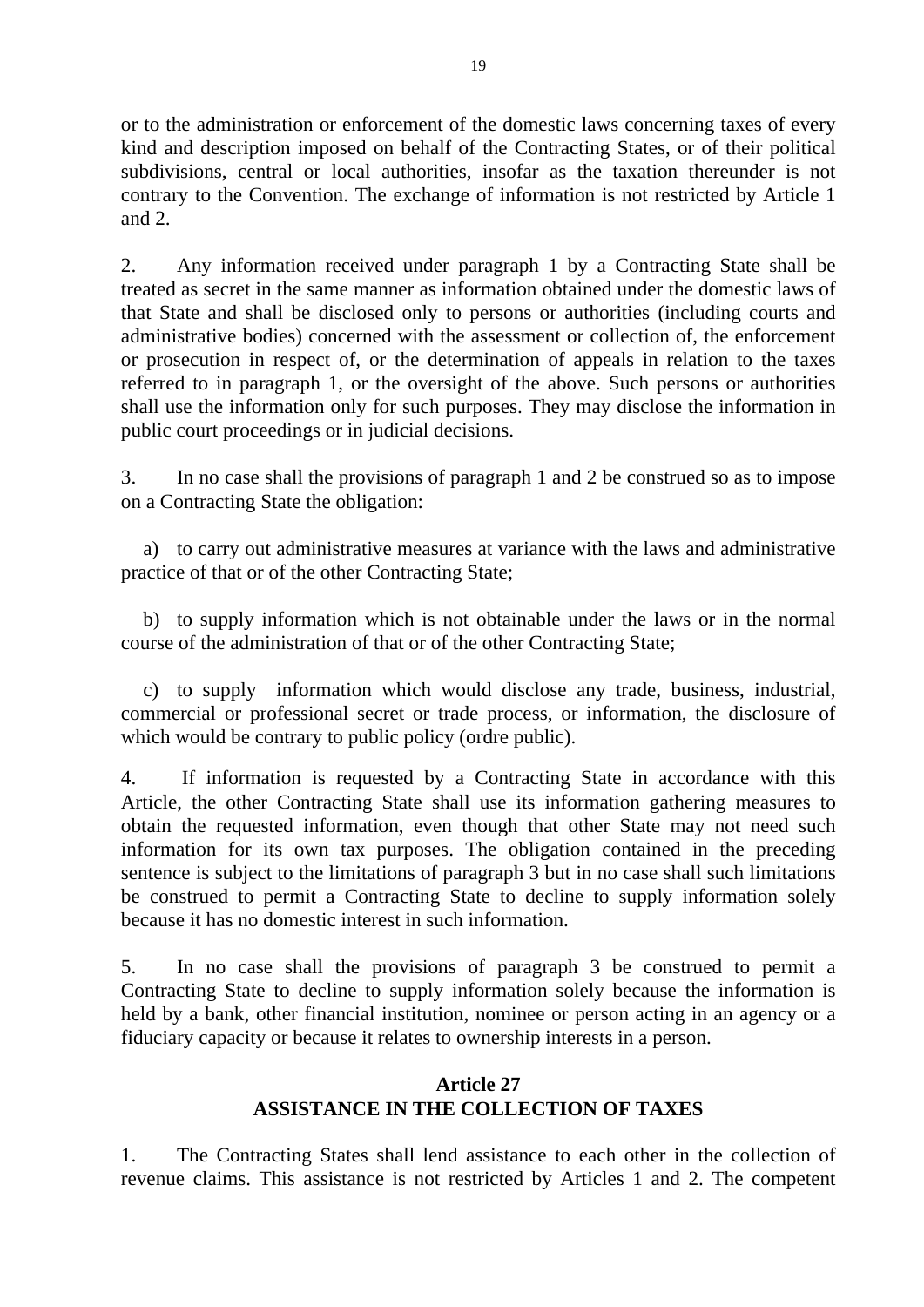authorities of the Contracting States may by mutual agreement settle the mode of application of this Article.

2. The term "revenue claim" as used in this Article means an amount owed in respect of taxes of every kind and description imposed on behalf of the Contracting States, or of their central, political subdivision, or local authorities, insofar as the taxation thereunder is not contrary to this Convention or any other instrument to which the Contracting States are parties, as well as interest, administrative penalties and costs of collection or conservancy related to such amount.

3. Where a revenue claim of a Contracting State is enforceable under the laws of that State and is owed by a person who, at that time, cannot, under the laws of that State, prevent its collection, that revenue claim shall, at the request of the competent authority of that State, be accepted for purposes of collection by the competent authority of the other Contracting State. That revenue claim shall be collected by that other State in accordance with the provisions of its laws applicable to the enforcement and collection of its own taxes as if the revenue claim were a revenue claim of that other State.

4. Where a revenue claim of a Contracting State is a claim in respect of which that State may, under its law, take measures of conservancy with a view to ensure its collection, that revenue claim shall, at the request of the competent authority of that State, be accepted for purposes of taking measures of conservancy by the competent authority of the other Contracting State. That other State shall take measures of conservancy in respect of that revenue claim in accordance with the provisions of its laws as if the revenue claim were a revenue claim of that other State even if, at the time when such measures are applied, the revenue claim is not enforceable in the firstmentioned State or is owed by a person who has a right to prevent its collection.

5. Notwithstanding the provisions of paragraphs 3 and 4, a revenue claim accepted by a Contracting State for purposes of paragraph 3 or 4 shall not, in that State, be subject to the time limits or accorded any priority applicable to a revenue claim under the laws of that State by reason of its nature as such. In addition, a revenue claim accepted by a Contracting State for the purposes of paragraph 3 or 4 shall not, in that State, have any priority applicable to that revenue claim under the laws of the other Contracting State.

6. Proceedings with respect to the existence, validity or the amount of a revenue claim of a Contracting State shall not be brought before the courts or administrative bodies of the other Contracting State.

7. Where, at any time after a request has been made by a Contracting State under paragraph 3 or 4 and before the other Contracting State has collected and remitted the relevant revenue claim to the first-mentioned State, the relevant revenue claim ceases to be: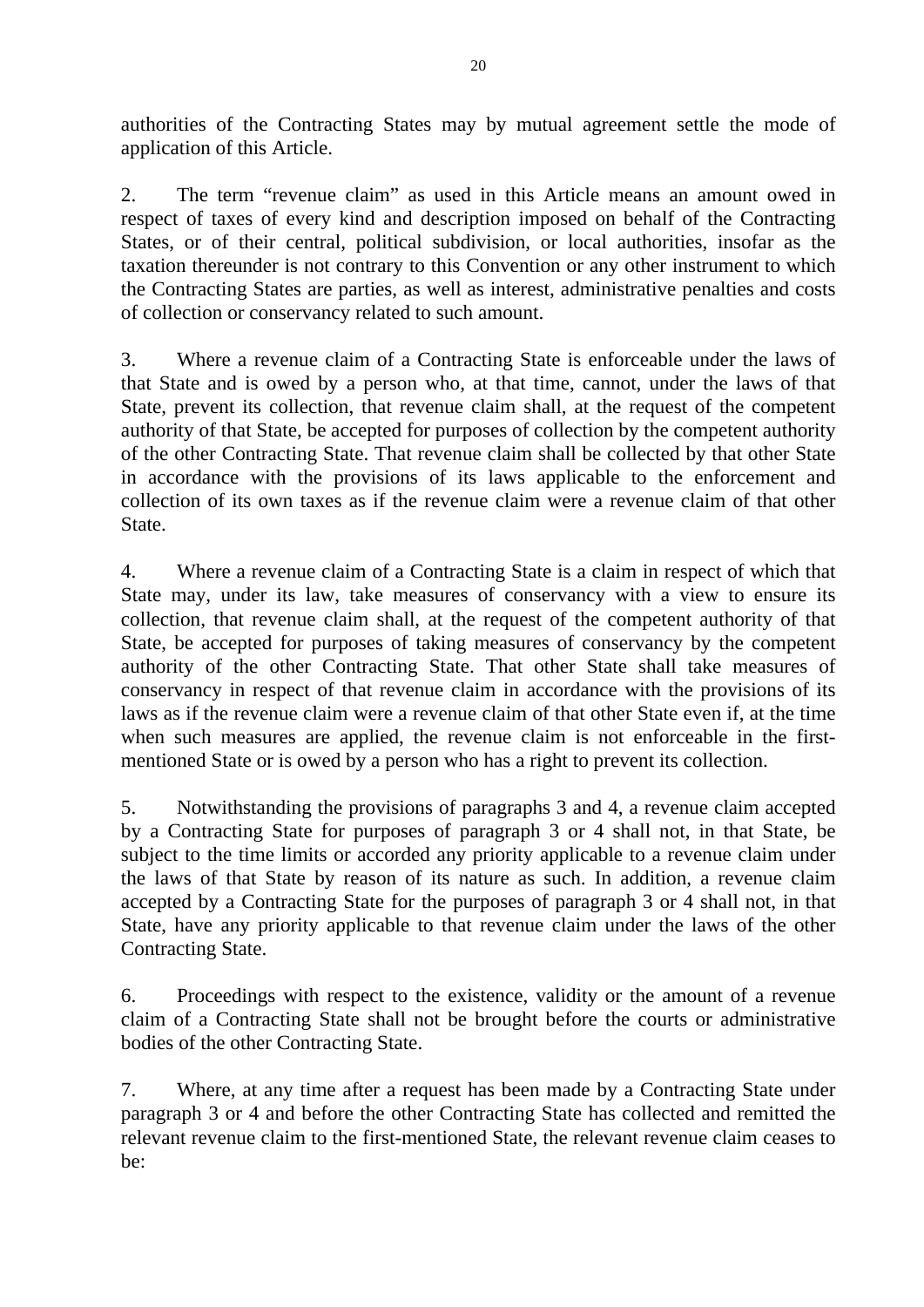a) in the case of a request under paragraph 3, a revenue claim of the firstmentioned State that is enforceable under the laws of that State and is owed by a person who, at that time, cannot, under the laws of that State, prevent its collection, or

 b) in the case of a request under paragraph 4, a revenue claim of the firstmentioned State in respect of which that State may, under its laws, take measures of conservancy with a view to ensure its collection,

the competent authority of the first-mentioned State shall promptly notify the competent authority of the other State of that fact and, at the option of the other State, the firstmentioned State shall either suspend or withdraw its request.

8. In no case shall the provisions of this Article be construed so as to impose on a Contracting State the obligation:

 a) to carry out administrative measures at variance with the laws and administrative practice of that or of the other Contracting State;

 b) to carry out measures which would be contrary to public policy (ordre public);

 c) to provide assistance if the other Contracting State has not pursued all reasonable measures of collection or conservancy, as the case may be, available under its laws or administrative practice;

 d) to provide assistance in those cases where the administrative burden fot that State is clearly disproportionate to the benefit to be derived by the other Contracting State.

#### **Article 28 MEMBERS OF DIPLOMATIC MISSIONS AND CONSULAR POSTS**

 Nothing in this Convention shall affect the fiscal privileges of members of diplomatic missions or consular posts under the general rules of international law or under the provisions of special agreements.

## **Article 29 ENTRY INTO FORCE**

1. This Convention shall be ratified and shall enter into force after the period of three months following the date of receipt of the latter notification, through the diplomatic channels, indicating that both Contracting States have complied with the domestic legal procedures required in each State for its entry into force.

2. The Convention shall have effect: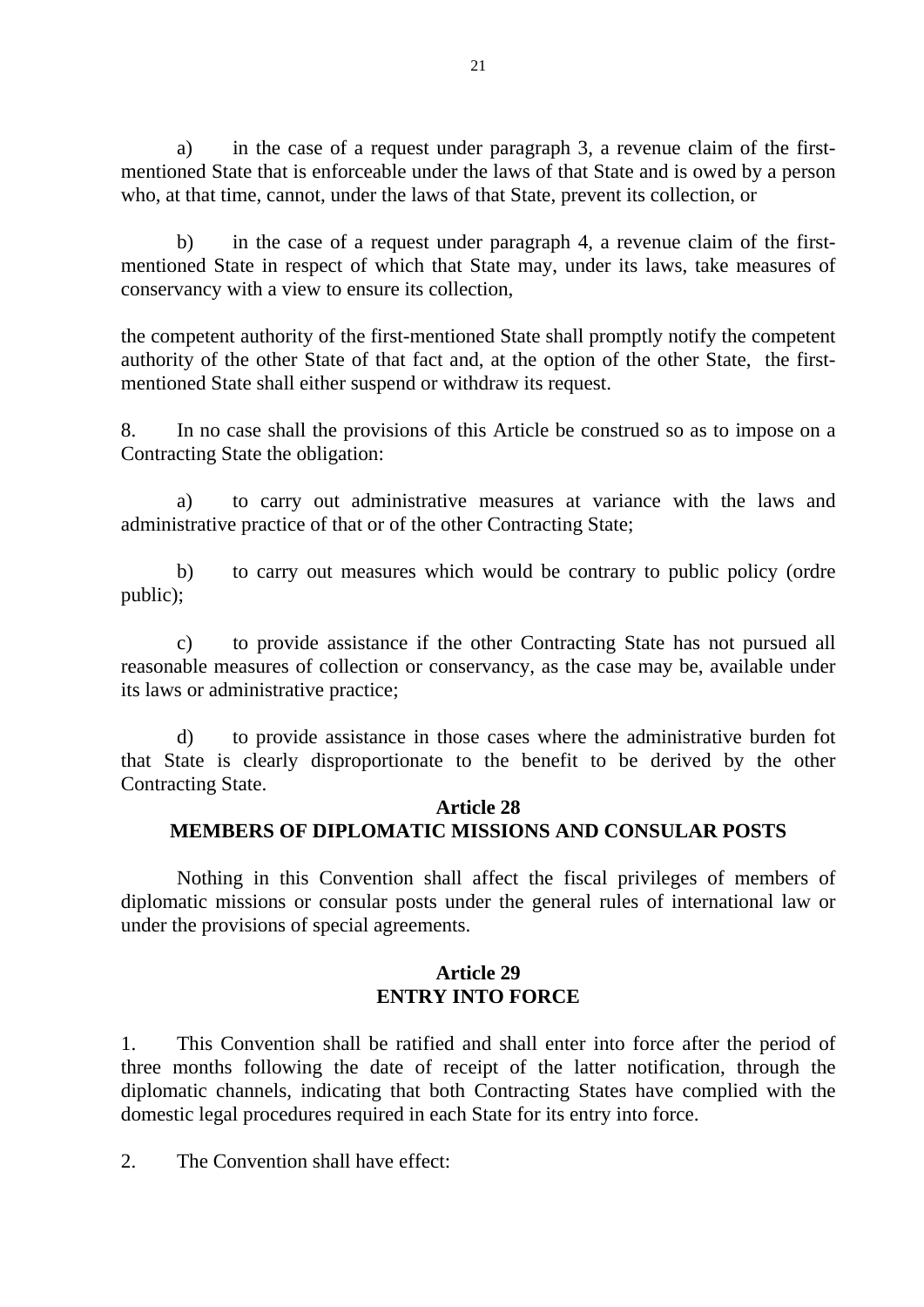a) regarding taxes periodically accrued, in respect of taxes on income or capital relating to any tax year beginning on or after the date on which the Convention enters into force;

b) regarding other cases, the date on which the Convention enters into force.

#### **Article 30 AMENDMENTS**

 By the mutual agreement of the Contracting States amendments may be introduced to this Convention through the protocols which are the integral part of this **Convention** 

#### **Article 31 TERMINATION**

 This Convention shall remain in force until terminated by one of the Contracting States. Either Contracting State may terminate the Convention, through diplomatic channels, by giving notice of termination at least six months before the end of any calendar year beginning after the expiry of five years from the date of entry into force of the Convention.

In such event, the Convention shall cease to have effect:

 a) regarding taxes periodically accrued, in respect of taxes on income or capital relating to any tax year beginning on or after the date on which the notice is given;

b) regarding other cases, the date on which the notice is given.

In witness whereof, the undersigned duly authorised thereto, have signed this Convention.

Done in duplicate in "<sup>'</sup> on the "<sup>1</sup> day of "200<sup>"</sup>, in the Kazakh, Russian, Spanish and English languages, all the texts being equally authentic.

FOR THE GOVERNMENT OF THE REPUBLIC OF KAZAKHSTAN

FOR THE GOVERNMENT OF THE KINGDOM OF SPAIN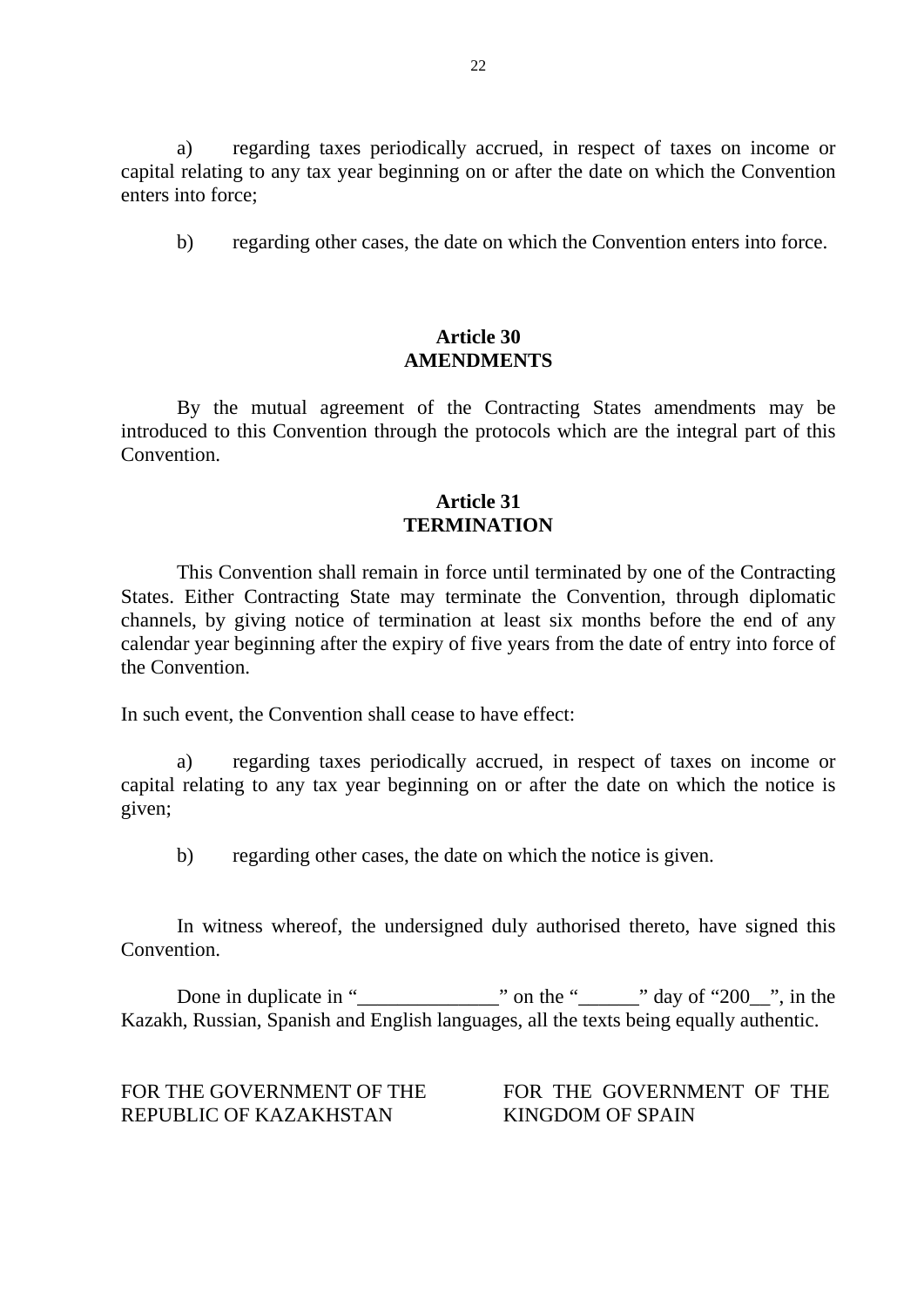### **P R O T O C O L**

At the moment of signing the Convention between the Republic of Kazakhstan and the Kingdom of Spain for the avoidance of double taxation and the prevention of fiscal evasion with respect to taxes on income and on capital, the undersigned have agreed upon the following provisions which shall be an integral part of the Convention.

I. From the entry into force of this Convention the Decree of December 31st, 2008 Nº 1318 about the statement of the list of foreign States with concessional taxation, or any other legislation on that same matter enacted afterwards which amends or substitutes the above-mentioned Decree, will not be applicable to any economic relationship between both Contracting States.

II. As regards Article 11 paragraph 3, it shall be understood that the term "statutory body" means any agency, instrumentality, institution, legal person of public law or any other body wholly owned by the State, central authority, political subdivision or local authorities thereof.

III. Entitlement to treaty benefits

(i) The Contracting States declare that their domestic rules and procedures with respect to the abuses of law (including tax treaties) may be applied to the treatment of such abuses.

(ii) It is understood that the benefits under this Convention shall not be granted to a person, which is not the beneficial owner of the items of income derived from the other Contracting State or of the items of capital situated therein.

(iii) The provisions of Articles 10, 11 and 12 shall not apply if it was the main purpose or one of the main purposes of any person concerned with the creation or assignment of shares or other rights in respect of which the dividend is paid, the creation or assignment of the debt-claim in respect of which the interest is paid, the creation or assignment of rights in respect of which the royalty is paid to take advantage of these Articles by means of that creation or assignment.

In witness whereof, the undersigned duly authorised thereto, have signed this Protocol.